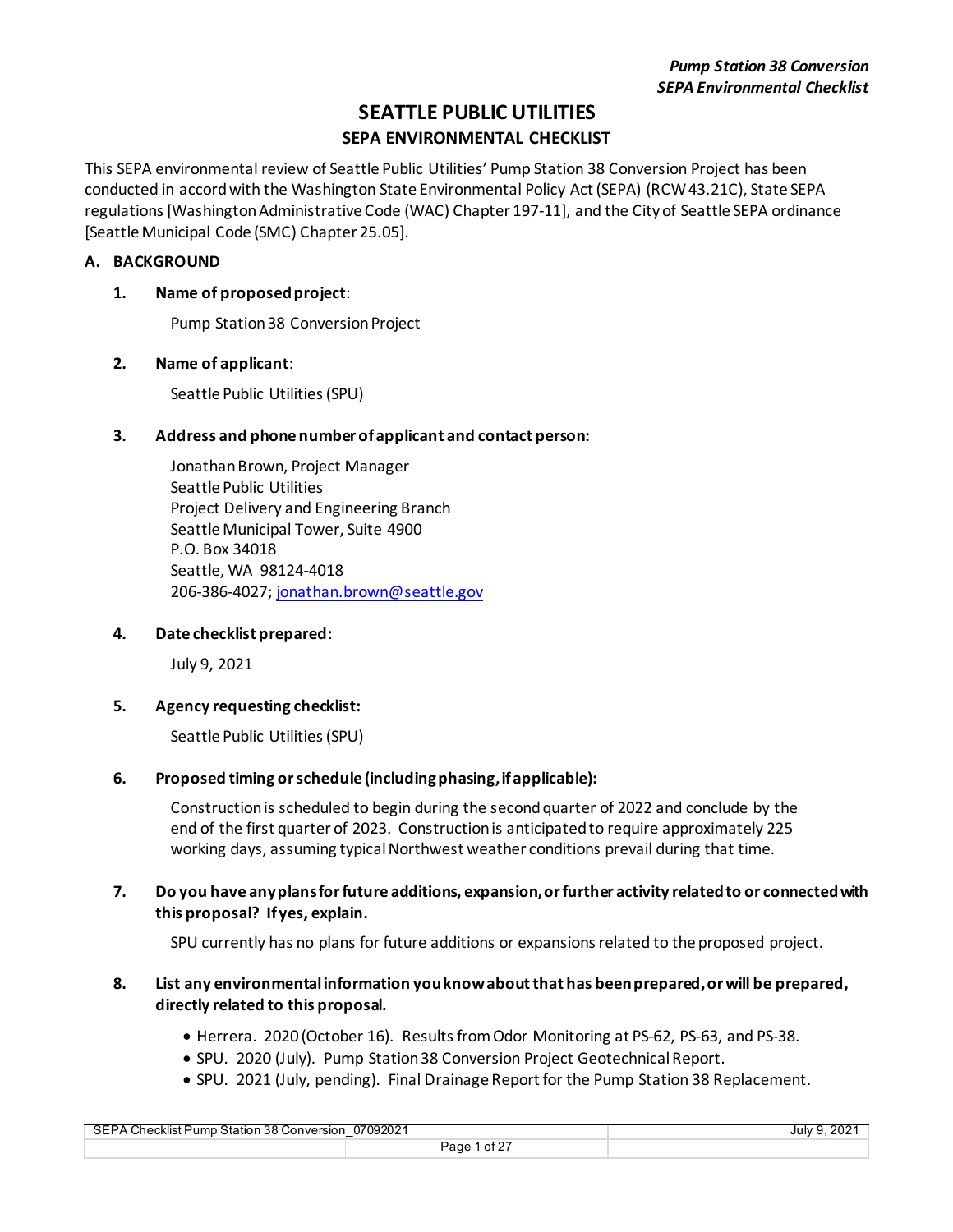### **9. Do you know whether applications are pending for governmental approvals of other proposals directly affecting the property covered by your proposal? If yes, explain.**

SPU is not aware of pending government approvals of other proposals directly affecting property involved in this proposal.

#### **10. List any government approvals or permits that will be needed for your proposal, if known.**

Implementation of this project may require some or all of these permits and approvals:

- •Utility Major Permit (type 51, major projects), City of Seattle Department of Transportation (SDOT) (includes traffic control plans)
- Street Use Permit(s) (SDOT)
- Electrical Service Application, Seattle City Light (SCL)
- Shoreline Substantial Development Permit Exemption, City of Seattle Department of Construction and Inspections (SDCI)
- Temporary Revocable Use Permit from Seattle Department of Parks and Recreation (SPR) for construction on a small area of SPR property

### **11. Give a brief, complete description of your proposal, including the proposed uses and the size of the project and site. There are several questions later in this checklist that ask you to describe certain aspects of your proposal. You do not need to repeat those answers on this page.**

SPU operates 13 airlift-type wastewater pump stations. These stations use airlift pumps that inject compressed air at the bottom of a discharge pipe immersed in the liquid to be pumped. The compressed air mixes with the liquid causing the air-water mixture to be less dense than the surrounding liquid. The liquid is therefore displaced upwards through the discharge pipe by the surrounding liquid of higher density. Airlift pumps were installed primarily due to solids (in the pumped liquid) that tend to plug and wear-out other types of wastewater pumps. However, these airlift pumps are obsolete and deteriorated—demanding frequent maintenance and subject to unavailability of replacement parts and equipment.

The *SPU Airlift Replacement Project –Options Analysis Technical Report* (September 2015) evaluatedeach of SPU's 13 airlift-type wastewater pump stations. Each evaluation included background information including contributing area, parcels served, flow projections, and an options analysis comparing a 'Do Nothing' option, a new pump station option, and a retrofit option. The recommended option for Pump Station 38 was a retrofit of the existing facility. Pump Station 38 was identified as the highest priority for retrofit along with Pump Station 56, which is addressed in SPU's separate Pump Station 56 Conversion Project.

Constructed in 1959, Pump Station 38 is buried in the street right-of-way for Alki Ave SW. The only above-ground or at-grade structures include access hatches and one electrical cabinet. Proposed improvements would completely remove the existing airlift system; install centrifugal pumps and mechanical piping; divide the existing structure into a separated wet well and dry well configuration; replace the existing 8-inch diameter force main with a 6-inch diameter force main; upgrade electrical and structural components to prolong the useful life of the station; and install underground ventilation ducting, and drainage and irrigationpipe.

| 07092021<br>SEPA Checklist Pump Station 38 Conversion<br>_ |                     | .202 <sup>4</sup><br>July 9 |
|------------------------------------------------------------|---------------------|-----------------------------|
|                                                            | $2$ of 27<br>Page C |                             |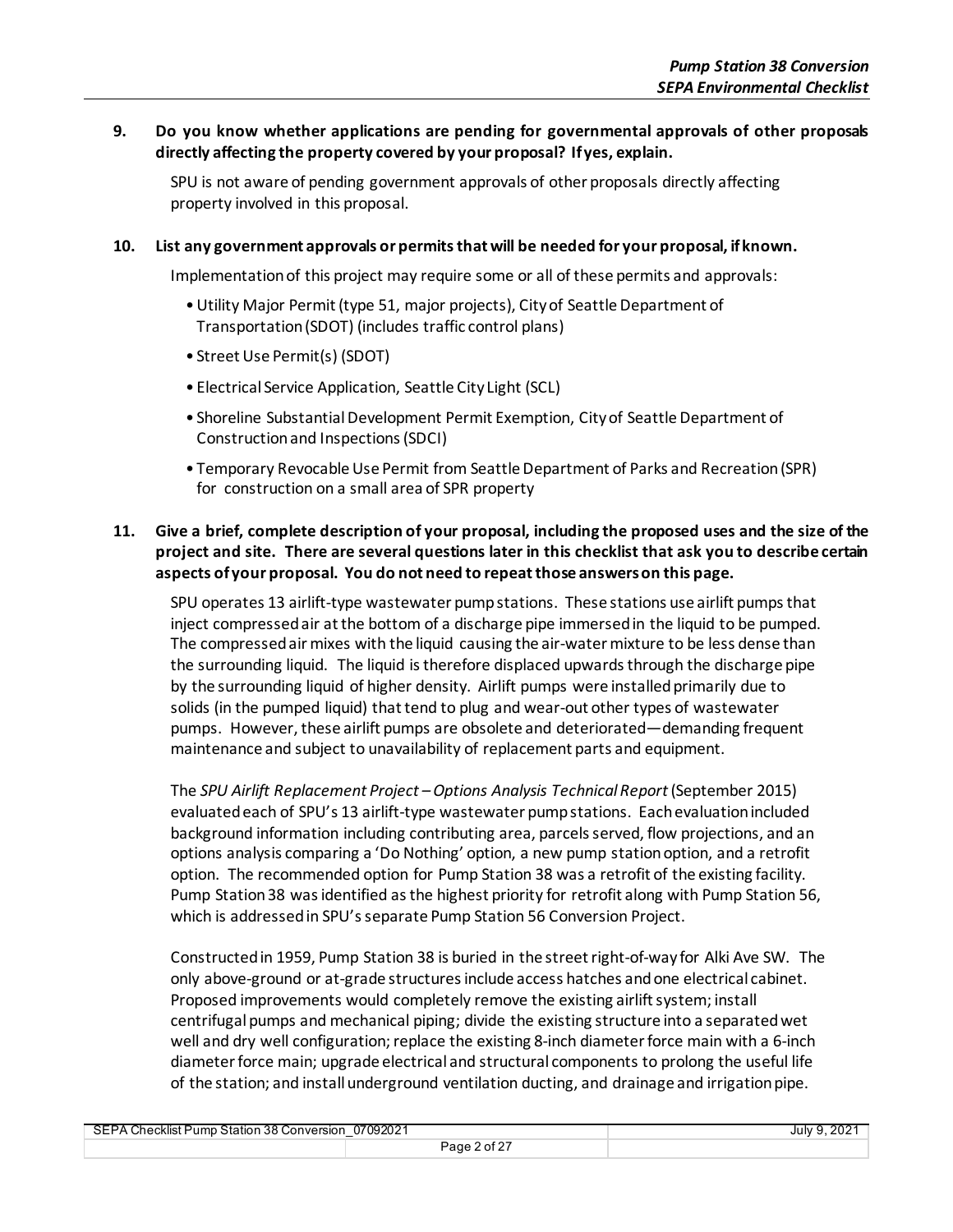The station would update instrumentation, improve code compliance, and enhance maintenance access by installing new access hatches. Site improvements would include a concrete pad with public art, a protective guardrail atop the adjacent seawall, and landscape plantingsfeaturing plants native to the Seattle area.

**12. Location of the proposal. Give sufficient information for a person to understand the precise location of your proposed project, including a street address, if any, and section, township, and range, if known. If a proposal would occur over a range of area, provide the range or boundaries of the site(s). Provide a legal description, site plan, vicinity map, and topographic map, if reasonably available. While you should submit any plans required by the agency, you are not required to duplicate maps or detailed plans submitted with any permit applications related to this checklist.**

The project is in the street right-of-way for Alki Ave SW (Attachments A and B) and has a street address of 1411 Alki Ave SW. A portion of the project area is also on SPR property at 1141 Alki Ave SW (tax parcel 7666706950), which contains a seawall along Puget Sound. The project is in the northwest quarter of Section 11, Township 24N, Range 03E, and within the Duwamish-GreenWater Resource Inventory Area (WRIA)9.

### **B. ENVIRONMENTAL ELEMENTS**

- **1. Earth**
	- **a. General description of the site:**

 $\boxtimes$  Flat  $\Box$  Rolling  $\Box$  Hilly  $\Box$  Steep Slopes  $\Box$  Mountainous  $\Box$  Other:

### **b. What is the steepest slope on the site (approximate percent slope)?**

The project is flat. The pump station is buried in the street right-of-way for Alki Ave SW.

**c. What general types of soils are found on the site (for example, clay,sand, gravel, peat, muck)? If you know the classification of agricultural soils, specify them and note any agricultural land of long-term commercial significance and whether the proposal results in removing these soils.**

Soils consist of placements of fill material in the former shoreline of Puget Sound. Urban development in this part of the City over the last 100 years has resulted in a predominance of disturbed native soils/sediments, cut slopes, and placements of fill material throughout the project site and immediately surrounding area.

### **d. Are there surface indications or history of unstable soils in the immediate vicinity? If so, describe:**

The pump station is in a Liquefaction Environmentally Critical Area (ECA) and adjacent to Potential Slide and Known Slide ECAs, as mapped by SDCI. However, there are currently no surface indications of unstable soils.

### **e. Describe the purpose, type, total area, and approximate quantities and total affected area of any filling, excavation, and grading proposed. Indicate the source of fill.**

Construction is anticipated to disturb a total of approximately 3,700 square feet of ground. All excavation would be in ground that has been previously disturbed. Construction would excavate approximately 100 cubic yards of soil and backfill with approximately 100 cubic yards of excavated and/or imported soil, imported aggregate, and other fill material. Imported material would be obtained from purveyors of such

| 07092021<br><b>SEPA</b><br>A Checklist Pump Station 38 Conversion |              | July 9, 202 |
|-------------------------------------------------------------------|--------------|-------------|
|                                                                   | Page 3 of 27 |             |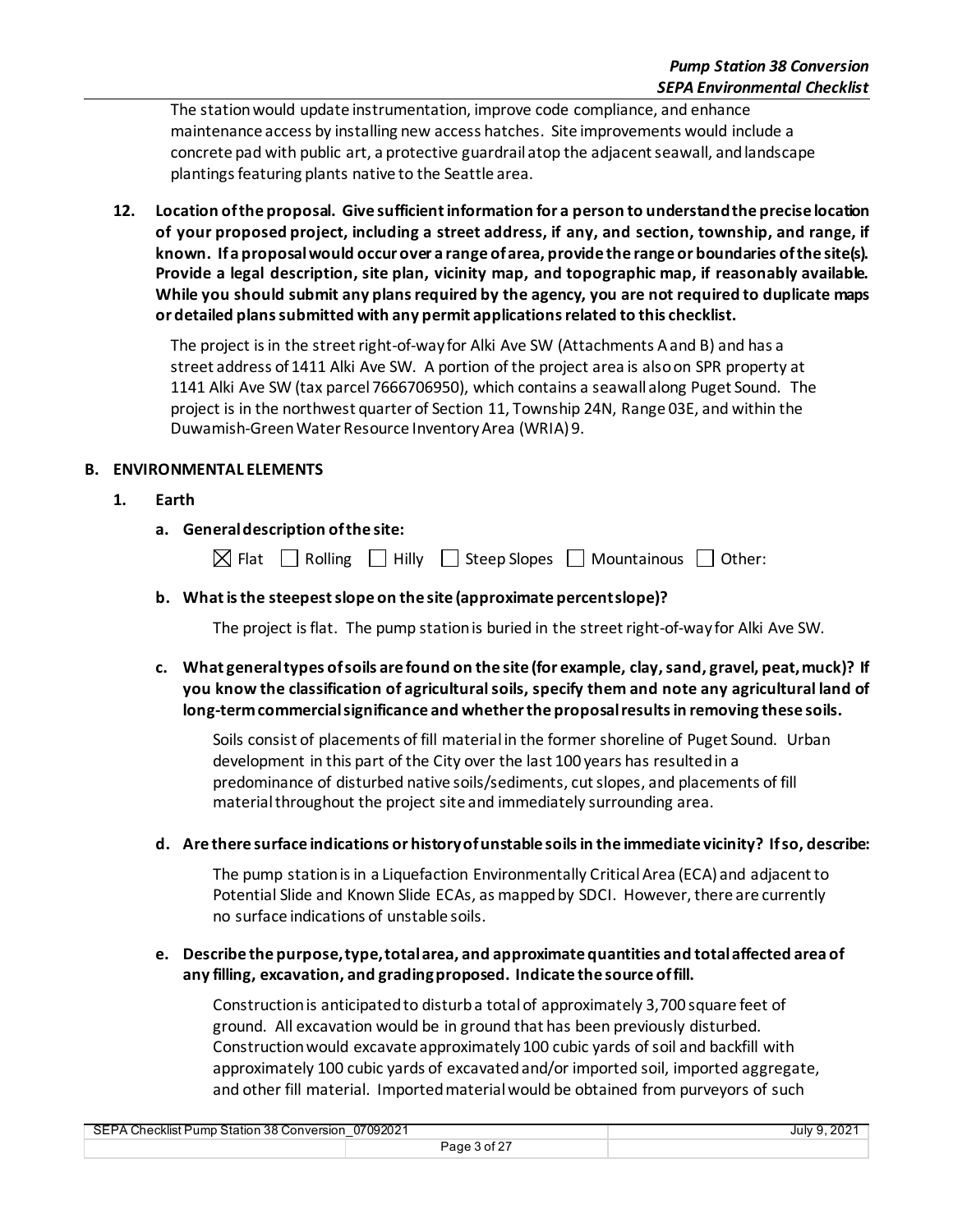materials licensed to conduct business in Washington. All exported excavated material would be legally disposed at an approved upland location or used as fill material (if suitable) at sites approved for filling and grading.

### **f. Could erosion occur as a result of clearing, construction, or use? If so, generally describe:**

No significant erosion is anticipated during the proposed work. A Construction Stormwater and Erosion Control Plan would be prepared and implemented. Disturbed areas would be restored to their near-original conditions (primarily concrete and asphalt). The project would comply with applicable provisions of the City of Seattle's Stormwater Code SMC Title 22, Subtitle VIII, City of Seattle Director's Rule SDCI 17- 2017/SPU DWW-200, and Volume 2 Construction Stormwater Control Manual.

### **g. About what percent of the site will be covered with impervious surfaces after project construction (for example, asphalt or buildings)?**

The project site is essentially 100 percent impervious hard surfaces consisting of concrete and asphalt pavement (street, curb, bike lane, sidewalk, and seawall) and hardpacked earthen materials vegetated by turfgrasses and weeds. After construction, 53 percent (1,953 square feet) of the total site area (3,678 square feet) would be impervious hard surface and 47 percent (1,725 square feet) would be new native planting beds and restored turf with new topsoil and amended subgrade.

### **h. Proposed measures to reduce or control erosion, or other impacts to the earth, if any:**

A Construction Stormwater and Erosion Control Plan would be prepared and implemented. Best Management Practices (BMP) as identified in the City of Seattle's Stormwater Code SMC Title 22, Subtitle VIII, City of Seattle Director's Rule SDCI 17- 2017/SPU DWW-200, and Volume 2 Construction Stormwater Control Manual would be used to manage stormwater runoff, disturbance, and erosion during construction.

### **2. Air**

**a. What types of emissions to the airwould result from the proposal [***e.g.***, dust, automobile, odors, industrial wood smoke, greenhouse gases (GHG)] during construction, operation, and maintenance when the project is completed? If any, generally describe and give approximate quantitiesif known.**

### **Air Quality and Odors**

### Construction

During construction, emissions would occur from vehicles and mobile and stationary equipment that combust gasoline and diesel fuels, such as crew vehicles, trucks, and construction equipment. Emissions would include oxides of nitrogen, carbon monoxide, particulate matter and smoke, uncombusted hydrocarbons, hydrogen sulfide, carbon dioxide, and water vapor. Emissions during construction would also include dust from ground-disturbing activities.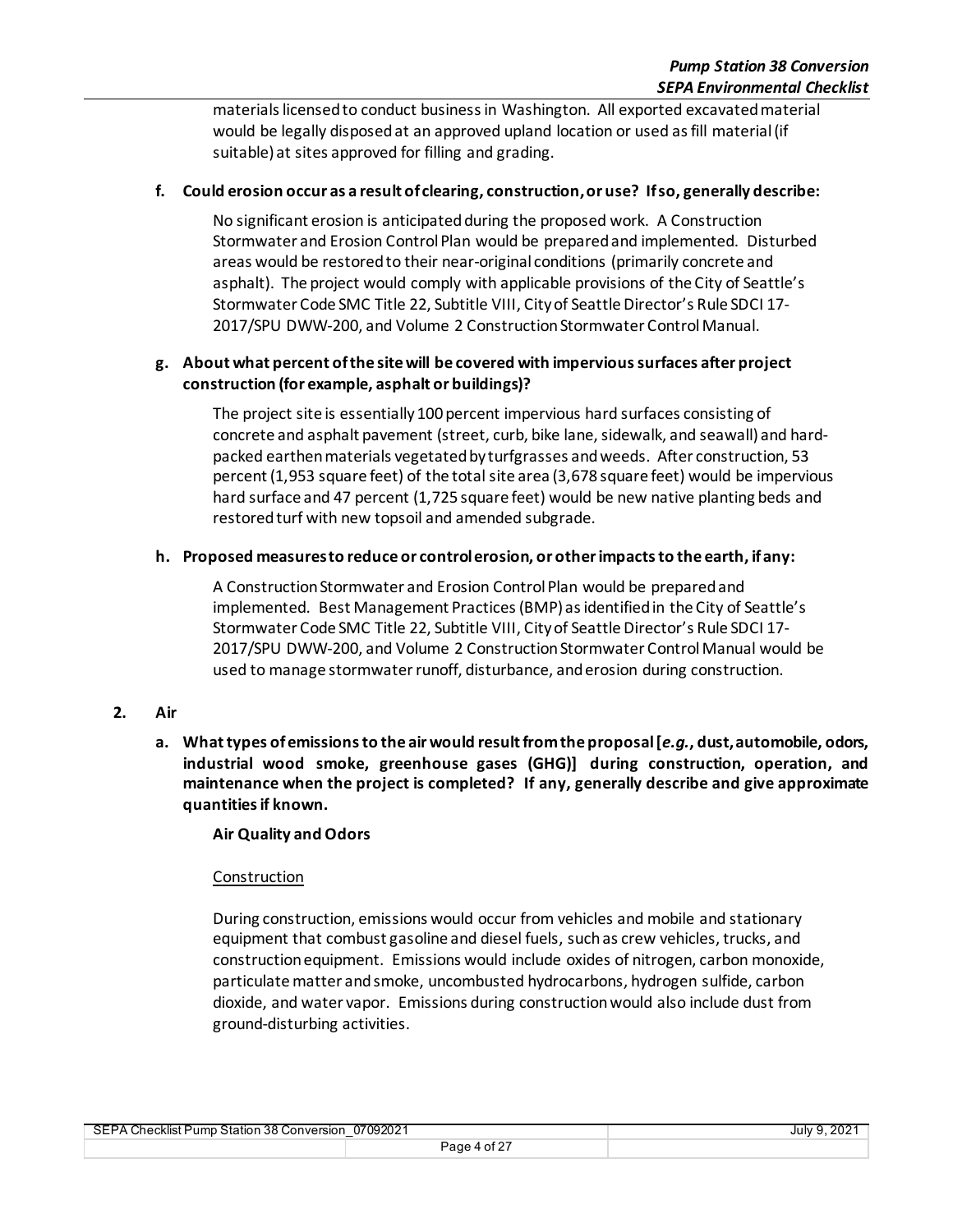#### Operation

Ventilation system requirements in pump stations are governed by National Fire Protection Association (NFPA) Standard 820 (Standard for Fire Protection in Wastewater Treatment and Collection Facilities). The ventilation system would be sized only for code compliance and would not guarantee a safe atmosphere for continuous human occupation. As a result, crews operating within the completed project would continue to follow requirements of SPU's Confined Space Safety Program, which implements requirements of WAC Chapter 296-809.

Odor is a common and prevalent problem for wastewater facilities. Certain operating and maintenance conditions may cause wastewater odors to intermittently emanate or be discharged from these facilities. Although not detrimental to human health at lowlevel exposures, these odors can be perceived as a nuisance at concentrations as low as 0.02 ppm. SPU does not currently have an odor control policy for wastewater pump stations and, in this case, the proposed project does not include odor control. However, to limit discharge of wet well odors the wet well ventilation system has been designed to provide only 4 air changes per hour, per SPU Pump Station policy. During normal pump station operation, wastewater in the dry well of the pump station is fully contained in piping, valves, and pumps and is not exposed to air inside the dry well, thereby minimizing or eliminating potential for generating airborne odors. Therefore, no increased perception of odors is expected from dry well ventilation improvements.

However, wastewater in the wet well is exposed to the atmosphere inside the wet well. Wet well ventilation improvements would increase the rate and volume of air exhausted from the wet well, which could potentially result in increased emission of odors from the pump stationcompared to the existing condition. Generation and transmission of odorproducing molecules in outdoor air is determined by many factors, including environmental and atmospheric conditions, physical landscape, and (in the case of wastewater pump stations) chemical composition of the wastewater and the piping configuration and velocity of the wastewater through the pump station. Additionally, the higher rate of air flow resulting from the ventilation improvements has potential to dilute concentrations of odor exhausted from the wet well. To the extent this dilution occurs, the proposed project could also result in no increase of emitted odors.

#### **Greenhouse Gas Emissions**

Greenhouse gas emissions are characterized as 'direct' (emissions from sources owned or controlled by the reporting entity) and 'indirect' (emissions from sources that are a consequence of the reporting entity, but which occur at sources owned or controlled by another entity [e.g., electricity purchased to operate facilities and equipment and embodied emissions associated with the manufacture of purchased materials]. This Checklist provides information regarding potentialfor new or increased direct greenhouse gas emissions resulting from construction and operation of the project, including indirect construction-related (embodied) emissions associated with replacement of demolished and damaged concrete/asphalt surfaces and structures. Embodied greenhouse gas emissions in other materials such as aggregate and pre-cast

| 07092021<br>SEPA Checklist Pump Station 38 Conversion<br>– |              | July 9, 2021 |
|------------------------------------------------------------|--------------|--------------|
|                                                            | Page 5 of 27 |              |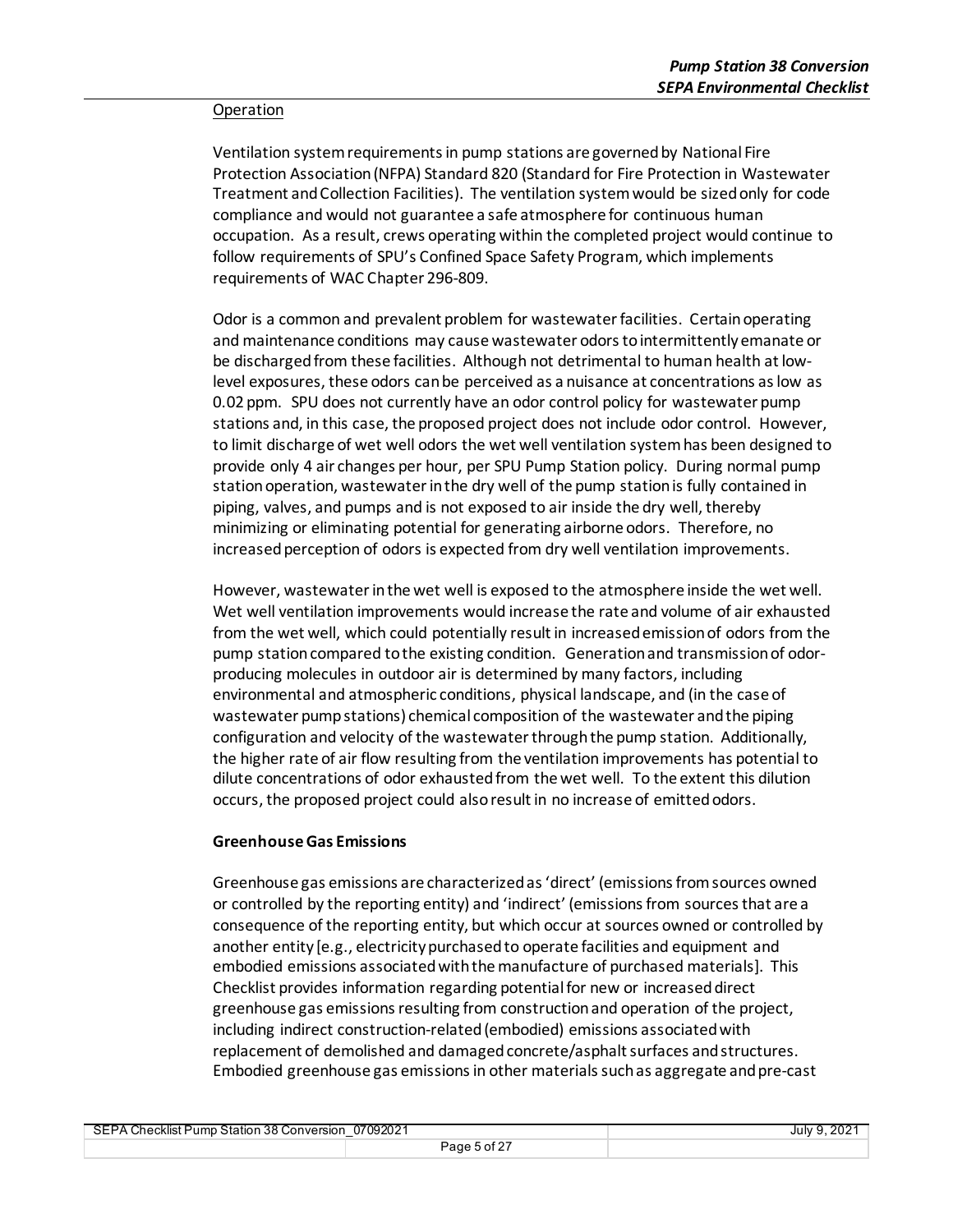structures to be used in this project have not been estimated as part of this environmental review due to the difficulty of accurately calculating those emissions.

### Construction

Construction would generate greenhouse gas emissions during the estimated 225 working-days via the operation of diesel- and gasoline-powered equipment and the transport of materials, equipment, and workers to and from the site. Because project construction methods were not completely known at the time this Checklist was prepared, the estimates provided here are based on daily vehicle operation times for the estimated 225 working-day duration; actual times may be less. The project's direct greenhouse gas emissions related to construction are presented as total metric tons of carbon dioxide (MTCO2e), calculated in Attachment C, and summarized in Table 1. Total greenhouse gas emissions for the project are estimated to be about 521.9 metric tons of carbon dioxide emission (MTCO2e), where one metric ton is equal to 2,205 pounds.

### Operation and Maintenance

Operation of the completed project would result in greater volumes of air being vented to the atmosphere from the pump station's dry well and wet well. The amount of greenhouse gases in the air exhaustedfrom the pump station's dry well is expected to be negligible. Depending on the concentration of greenhouse gases such as carbon dioxide or methane in the exhausted air, there is potential for an incremental increase of greenhouse gas released to the atmosphere due to the increased wet well ventilation. However, the amount of any greenhouse gas currently being released directly to the atmosphere during operation of the pump station is not known and at present there is no widely-accepted general model or methodology for estimating effects of ventilation, or changes in ventilation, on greenhouse gas emissions associated with direct releases to the atmosphere from wastewater collection and conveyance facilities. Therefore, the magnitude of potential changes in direct greenhouse gas emissions associated with operation of the project has not been estimated.

Long-term maintenance of the completed project would not result in increases in greenhouse gas emissions above current levels. The project would be constructed at an existing operational pump station and would not result in increases to the frequency or duration of pump station maintenance visits/activities.

| <b>Activity/Emission Type</b>              | <b>GHG Emissions</b><br>(pounds of $CO2e$ ) <sup>1</sup> | <b>GHS Emissions</b><br>(metric tons of $CO2$ e) <sup>1</sup> |
|--------------------------------------------|----------------------------------------------------------|---------------------------------------------------------------|
| <b>Buildings</b>                           | O                                                        | 0                                                             |
| Paving                                     | 275,625                                                  | 125                                                           |
| Construction Activities (Diesel)           | 842,431.5                                                | 382                                                           |
| Construction Activities (Gasoline)         | 32,805                                                   | 14.9                                                          |
| Long-term Operation/Maintenance (Diesel)   |                                                          | 0                                                             |
| Long-term Operation/Maintenance (Gasoline) | 0                                                        | 0                                                             |
| <b>Total GHG Emissions</b>                 | 1,150,861.5                                              | 521.9                                                         |

**Table 1. Summary of Greenhouse Gas (GHG) Emissions**

<sup>1</sup> Note: 1 metric ton = 2,204.6 pounds of  $CO<sub>2</sub>e$ . 1,000 pounds = 0.45 metric tons of  $CO<sub>2</sub>e$ 

| 07092021<br>SEPA Checklist Pump Station 38 Conversion ⊥ |              | July 9, 2021 |
|---------------------------------------------------------|--------------|--------------|
|                                                         | Page 6 of 27 |              |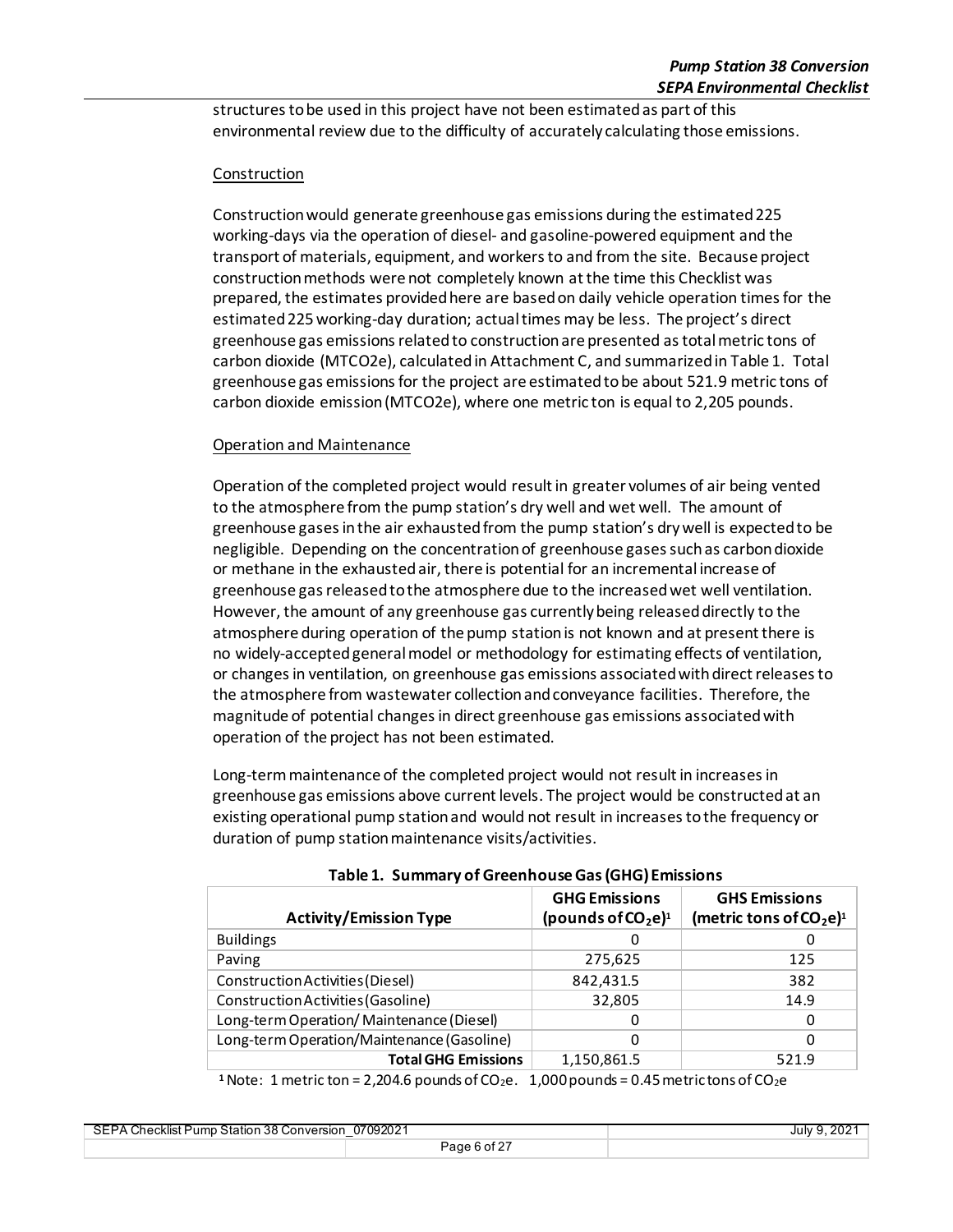### **b. Are there any off-site sources of emissions or odor that may affect your proposal? If so, generally describe.**

There are no known off-site sources of emissions that may affect this proposal.

### **c. Proposed measures to reduce or control emissions or other impacts to air, if any:**

During construction, impacts to air quality would be reduced and controlled through implementation of standard federal, state, and local emission control criteria and City of Seattle construction practices. These would include requiring contractors to use best available control technologies, ensure proper vehicle maintenance, and minimize vehicle and equipment idling. The project includes sealing electrical conduits, access openings, and other penetrations to create a gas-tight seal between the pump station wet well and the dry well, which would prevent wet well air and any associated odors from directly entering the dry well and then being exhausted from the dry well to the outside air during pump station operation.

### **3. Water**

### **a. Surface:**

**(1) Is there any surface water body on or in the immediate vicinity of the site (including yearround and seasonal streams, saltwater, lakes, ponds, wetlands)? If so, describe type and provide names. If appropriate, state what stream or river it flows into.**

The pump stationis on the shoreline of Puget Sound and is protected by an existing seawall owned and managed by SPR.

(**2) Will the project require any work over, in, or adjacent to (within 200 feet) the described waters? If so, please describe, and attach available plans.**

There would be no work over or in any waterbodies. All work is proposed on or landward of the existing shoreline seawall. The entire project is within 200 feet of Puget Sound.

**(3) Estimate the amount of fill and dredge material that would be placed in or removed from surface water or wetlands and indicate the area of the site that would be affected. Indicate the source of fill material.**

No material would be placed in or removed from surface water or wetlands.

**(4) Will the proposal require surface water withdrawals or diversions? If so, give general description, purpose, and approximate quantities if known**.

Neither project construction nor operation of the completed project would require surface water withdrawals or diversions. Stormwater runoff from the project area is collected via existing stormwater catchbasins and directed either into the combined sewer systemserved by Pump Station 38 or discharged directly to Puget Sound. The completed project would not change the volume or timing of stormwater runoff directed to the combined sewer systemor to Puget Sound.

| 07092021                                  |                       | .202 <sup>4</sup> |
|-------------------------------------------|-----------------------|-------------------|
| SEPA Checklist Pump Station 38 Conversion |                       | July 9.           |
|                                           | $\circ$ of 27<br>Page |                   |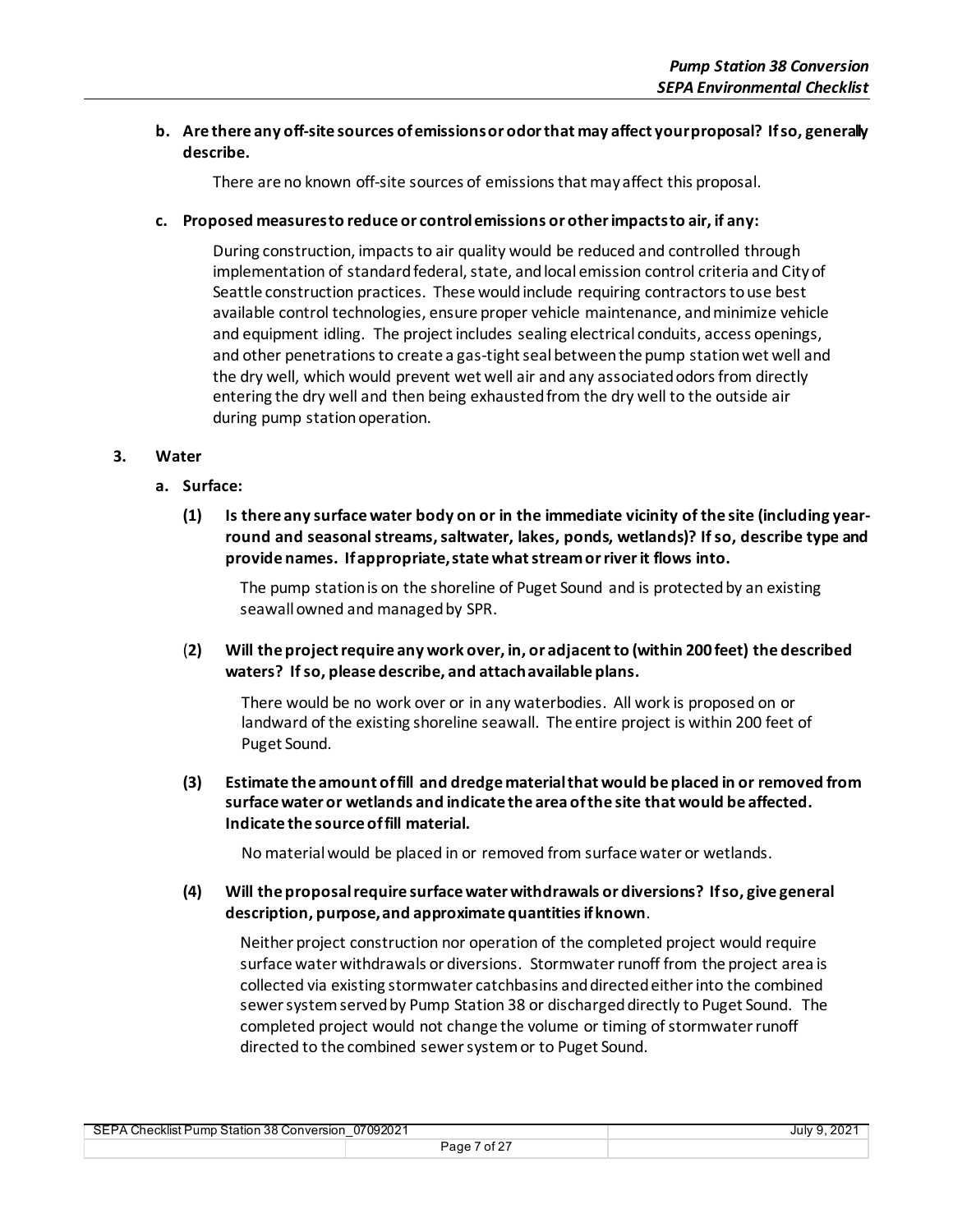**(5) Does the proposal lie within a 100-year floodplain? If so, note location on the site plan.**

No portion of the project lies within a 100-year floodplain.

**(6) Does the proposal involve any discharges of waste materials to surface waters? If so, describe the type of waste and anticipated volume of discharge.**

The proposal would not produce or discharge waste materials to surface waters.

- **b. Ground:**
	- **(1) Will groundwater be withdrawn from a well for drinking water or other purposes? If so, give a general description of the well, proposed uses and approximate quantities withdrawn from the well. Will water be discharged to groundwater? Give general description, purpose, and approximate quantities if known.**

Historical boring logs indicate groundwater is located between 5 and 10 feet below the ground surface (bgs) on the east side of Alki Ave SW. Groundwater levels are expected to be controlled by water levelsin Puget Sound and thus tidally influenced. Puget Sound generally fluctuates between elevations -5 and 11 feet, which corresponds to depths below Alki Ave SW between approximately 5 and 21 feet bgs. SPU assumes groundwater would be encountered at 5 feet bgs, which may require collection and removal during construction. If so, SPU would require its contractor to prepare a Temporary Construction Dewatering Plan and collected water would be managed according to that Plan. Quantities of water potentially collected during construction dewatering and the discharge location(s) of that water are unknown. The project would not otherwise withdraw, discharge, or surcharge groundwater.

**(2) Describe waste material that will be discharged into the ground from septic tanks or other sources, if any (for example: domestic sewage; industrial, containing the following chemicals…; agricultural,** *etc.***). Describe the general size of the system, the number of such systems, the number of houses to be served (if applicable), or the number of animals or humans the system(s) are expected to serve.**

No waste material would be discharged to groundwater for this project.

- **c. Water Runoff (including storm water):**
	- **(1) Describe the source of runoff (including storm water) and method of collection and disposal, if any (include quantities, if known). Where will this water flow? Will this water flow into other waters? If so, describe.**

Project area stormwater runoff from paved surfaces within the street right of way, and from roof and yard drains from adjacent private properties, is collected via existing stormwater catchbasins and directed into SPU's combined sewer systemor discharged directly to Puget Sound.

During project construction, stormwater runoff may need to be managed to prevent sediment from entering and leaving the construction site. Precipitation that lands on the construction site would be directed to the existing stormwater collection and distribution system or contained on-site and allowed to infiltrate. Barriers such as sandbags and catchbasin inserts would be used to prevent sedimentsfrom entering

| 07092021                                  |              | .9.202 |
|-------------------------------------------|--------------|--------|
| SEPA Checklist Pump Station 38 Conversion |              | July 9 |
|                                           | Page 8 of 27 |        |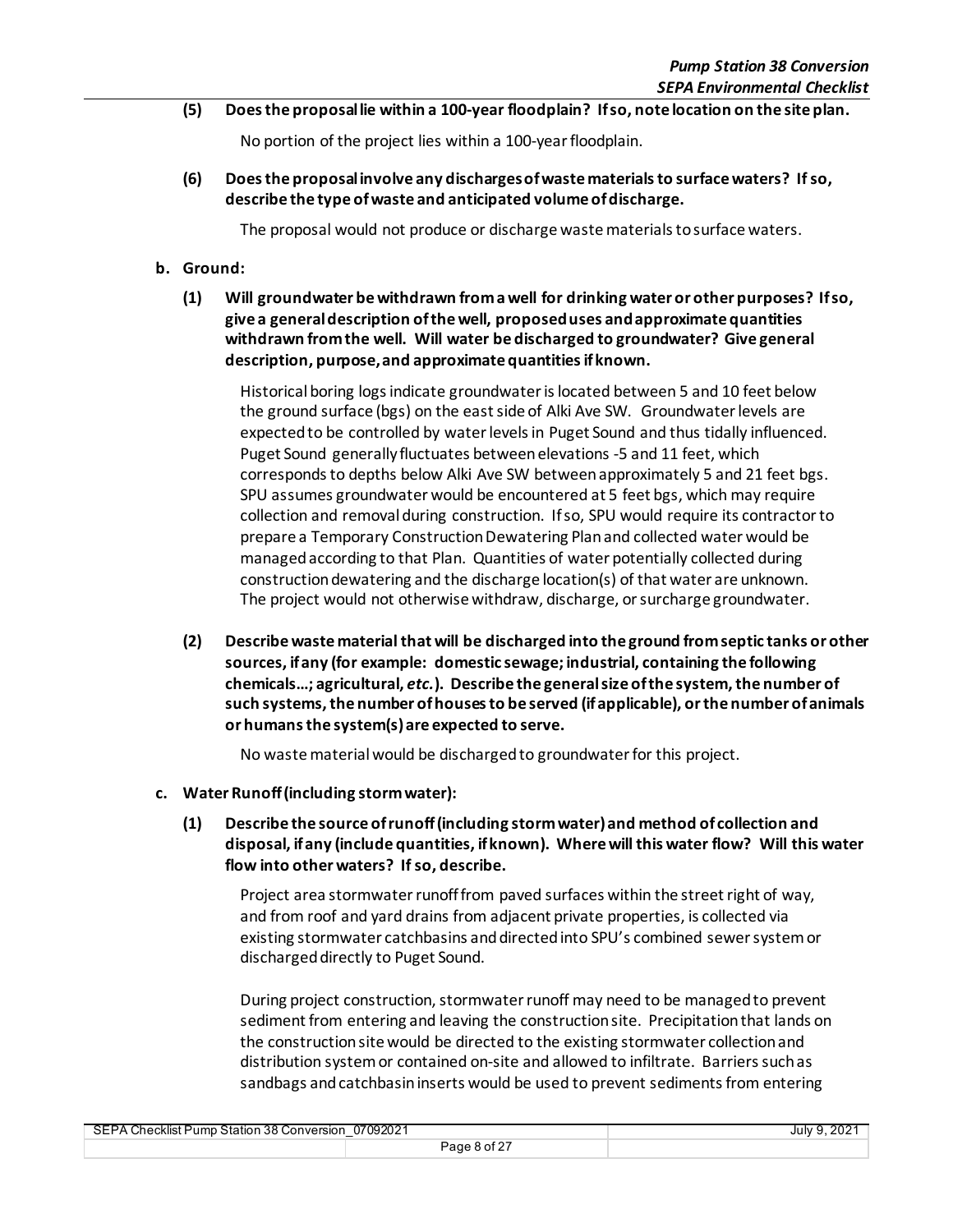and leaving the construction area. Once construction is complete, temporary erosion control measures would be removed.

The project site is essentially 100 percent impervious hard surfaces consisting of concrete and asphalt pavement (street, curb, bike lane, sidewalk, and seawall) and hard-packed earthen materials vegetated by turfgrasses and weeds. After construction, 53 percent (1,953 square feet) of the total site area (3,678 square feet) would be impervious hard surface and 47 percent (1,725 square feet) would be new native planting beds and restored turf with new topsoil and amended subgrade. Generally, the completed project would be re-covered with concrete and/or asphalt but would not create a need to manage additional stormwater runoff beyond currently existing conditions. Stormwaterrunoff on and adjacent to the project site would follow pre-construction drainage pathways.

### **(2) Could waste materials enter ground or surface waters? If so, generally describe.**

No part of the proposed work involves any discharges of waste materials to surface or ground waters. However, several construction activities suchas sawcutting, concrete pouring and handling, etc., would generate pollutants that could potentially enter local drainage conveyance systems. Non-sediment pollutants that may be present during construction include:

- Petroleum products including fuel, lubricants, hydraulic fluids, and form oils
- Paints, glues, solvents, and adhesives
- Concrete and concrete washwater, and
- Chemicals associated with portable toilets.

Procedures to prevent and control pollutants, including hazardous materials such as hydrocarbons and pH-modifying substances, would be described in a spill prevention, control, and countermeasures plan that would be prepared for the project and approved by the City of Seattle prior to the start of construction.

### **(3) Does the proposal alter or otherwise affect drainage patterns in the vicinity of the site? If so, describe.**

The completed project would restore disturbed areas to near-original condition (primarily concrete and asphalt) and would not create a need to manage additional stormwater runoff beyond currently existing conditions. Stormwater would follow pre-construction drainage pathways.

### **d. Proposed measures to reduce or control surface, ground, runoff water, and drainage impacts, if any:**

No adverse impacts to surface, ground, or runoff water are anticipated. BMPs, as identified in the City of Seattle's Stormwater Code SMC Title 22, Subtitle VIII, City of Seattle Director's Rule SDCI 17-2017/SPU DWW-200, and Volume 2 Construction Stormwater Control Manual, would be used as needed to control erosion and sediment transport from and to the project site during construction.

| SEPA Checklist Pump Station 38 Conversion 07092021<br>_ |              | July 9, 2021 |
|---------------------------------------------------------|--------------|--------------|
|                                                         | Page 9 of 27 |              |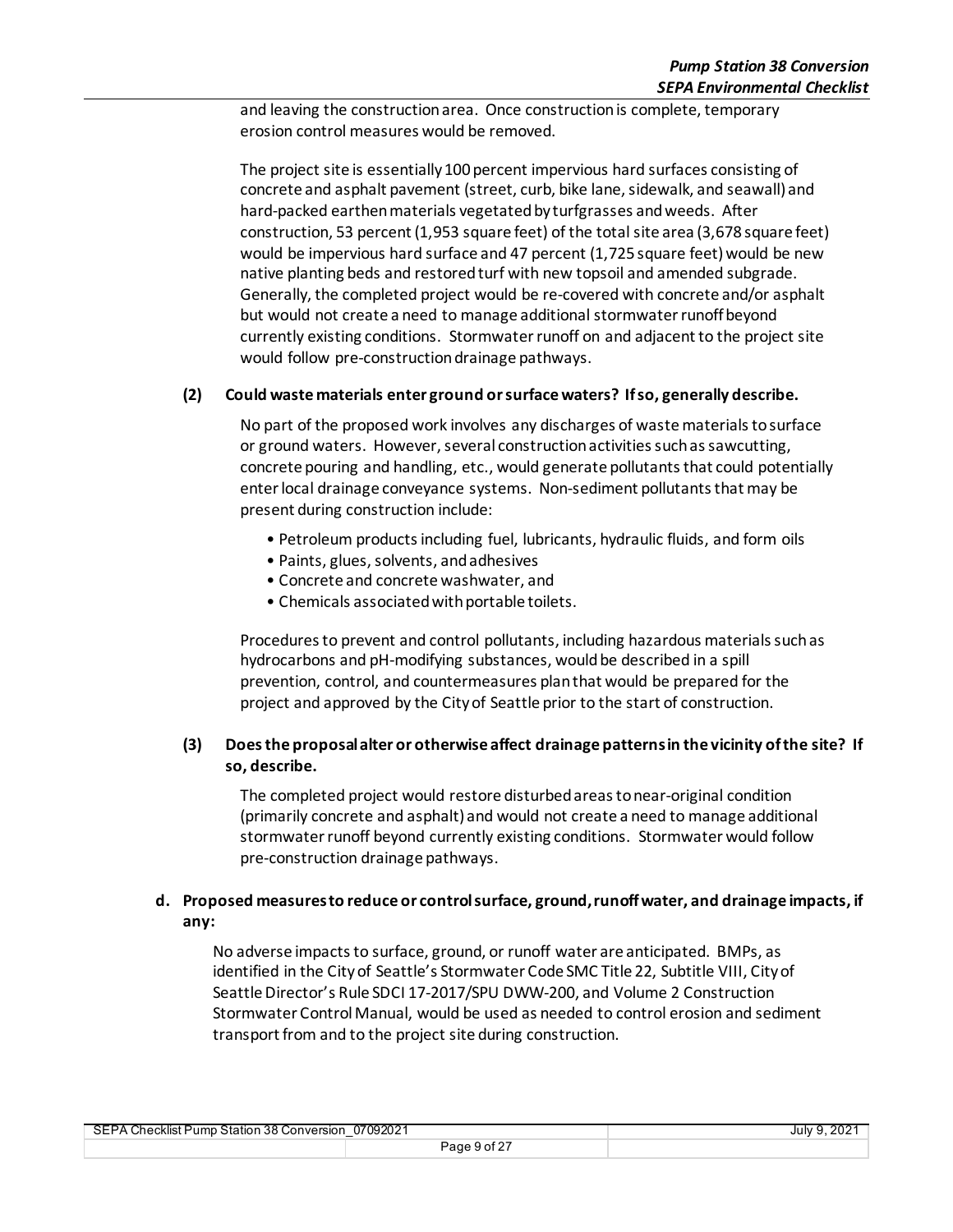### **4. Plants**

### **a. Types of vegetation found on the site:**

| Deciduous trees:                                        | Alder      | Maple            | Aspen          | Other: dogwood |
|---------------------------------------------------------|------------|------------------|----------------|----------------|
| Evergreentrees:                                         | Fir        | Cedar            | Pine           | Other: juniper |
| Shrubs                                                  |            |                  |                |                |
| Grass                                                   |            |                  |                |                |
| Pasture                                                 |            |                  |                |                |
| Crop or grain                                           |            |                  |                |                |
| Orchards, vineyards, or other permanent crops           |            |                  |                |                |
| Wet soil plants:                                        | Cattail    | <b>Buttercup</b> | <b>Bulrush</b> | Skunk cabbage  |
| Other:                                                  |            |                  |                |                |
| Water plants:                                           | water lily | eelgrass         | milfoil        | Other:         |
| $\boxtimes$ Other types of vegetation: herbaceous weeds |            |                  |                |                |

### **b. What kind and amount of vegetation will be removed or altered?**

Proposed work in the street right-of-way would affect impervious surfaces, including concrete travel lanes and hard-packed earthensurfaces vegetated with turfgrasses and weeds. There are no trees in or near the project location. Project construction would remove approximately 700 square feet of turf and replace that with 1,725 square feet of new landscape planting beds and restored turf with new topsoil and amended subgrade.

### **c. List threatened or endangered species known to be on or near the site.**

According to a review of the Washington Department of Natural Resources Natural Heritage Program's document called "Sections that Contain Natural Heritage Features, Current as of January 12, 2021" (accessed a[t www.dnr.wa.gov\)](http://www.dnr.wa.gov/), there are no documented occurrences of sensitive, threatened, or endangered plant species at or near the project site. No federally-listed endangered or threatened plant species or State-listed sensitive plant species are known to occur within Seattle's municipal limits. The project site has been intensively disturbed by development and redevelopment over the last 100 years and has been extensively excavated, filled, paved, or occupied by street, utility, and other constructed features. There is no habitat for threatened or endangered plants.

### **d. Proposed landscaping, use of native plants, or other measures to preserve or enhance vegetation on the site, if any:**

Project construction would remove approximately 700 square feet of hard-packed earthen surfaces vegetated with turfgrasses and replace that with 1,725 square feet of restored turf and new landscape planting beds featuring native plants. All disturbed areas to be landscaped would be amended with suitable soil-improving materials(e.g., compost) and revegetated as directed by SDOT and SPR.

**e. List all noxious weeds and invasive species known to be on or near the site.**

A review of information maintained by the King County Noxious Weed Program (available at King County iMap interactive online mapping program,

| 07092021                                  |                      | $202^{\circ}$ |
|-------------------------------------------|----------------------|---------------|
| SEPA Checklist Pump Station 38 Conversion |                      | July 9        |
|                                           | $10$ of $27$<br>Page |               |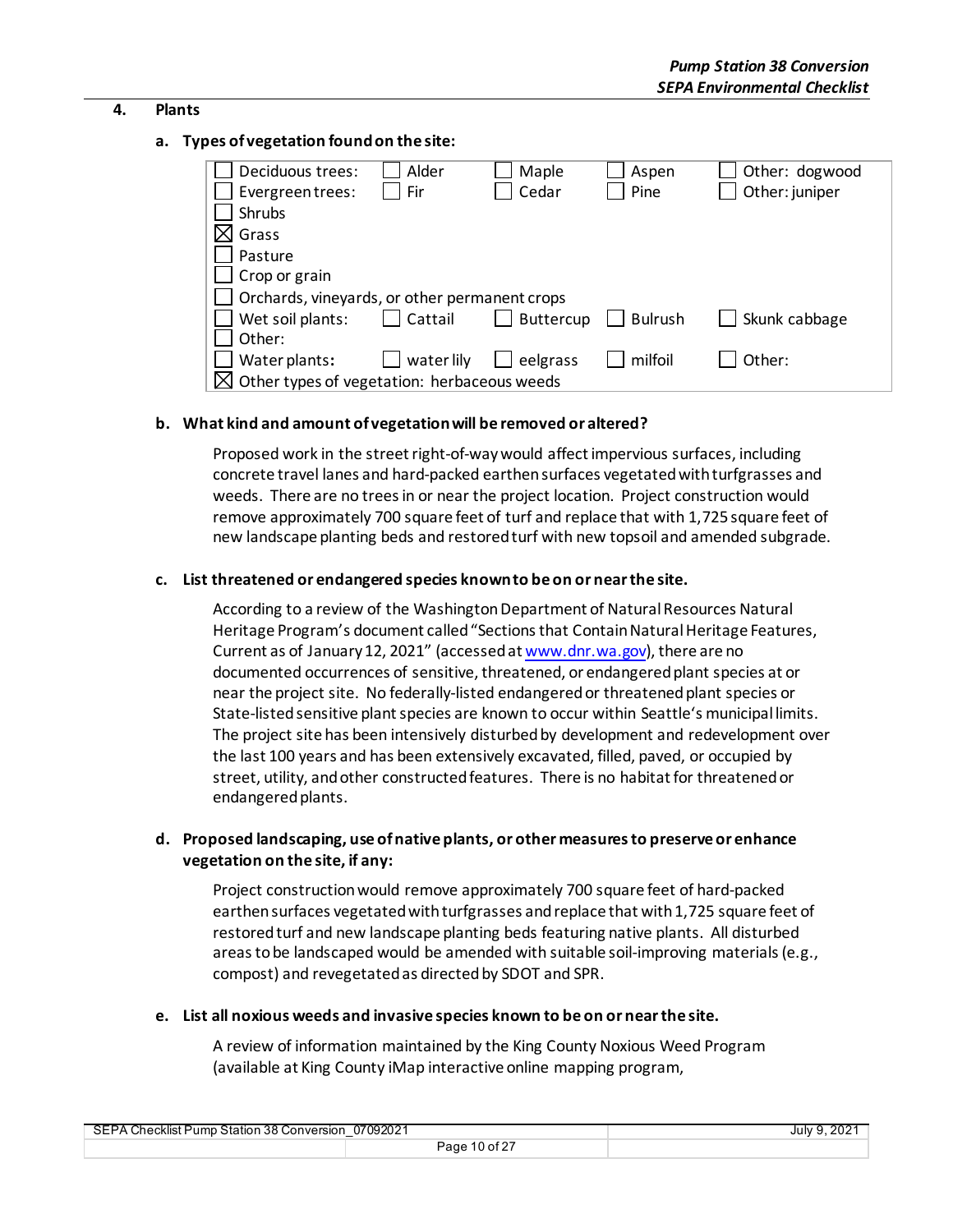[http://gismaps.kingcounty.gov/iMap/\)](http://gismaps.kingcounty.gov/iMap/) did not identify documented occurrence of any noxious weeds within 1,000 feet of the project site.

### **5. Animals**

### **a. List any birds and other animals that have been observed on or near the site or are known to be on or near the site:**

| <b>Birds:</b> | l Hawk                                                       | . Heron     | $\triangleleft$ Eagle | $\sqrt{\ }$ Songbirds |
|---------------|--------------------------------------------------------------|-------------|-----------------------|-----------------------|
|               | $\boxtimes$ Other: crow, pigeon, gull                        |             |                       |                       |
| Mammals:      | Deer                                                         | <b>Bear</b> | Flk                   | Beaver                |
|               | $\boxtimes$ Other: possum, raccoon, squirrel, marine mammals |             |                       |                       |
| Fish:         | <b>Bass</b>                                                  | l Salmon    | $\boxtimes$ Trout     | Herring               |
| hellfish،     | Other:                                                       |             |                       |                       |

### **b. List any threatened or endangered species known to be on or near the site:**

The project is adjacent to the shoreline of Puget Sound. Endangered Species Act-listed species for this area of Puget Sound and the Puget Sound (PS) region are Chinook salmon (*Oncorhynchus tshawytscha*, Threatened PS), steelhead (*O. mykiss*, Threatened PS), bull trout (*Salvelinus confluentus*, Threatened PS), bocaccio (*Sebastes paucispinis*, Endangered PS), yelloweye rockfish (*Sebastes ruberrimus*, Threatened, PS), Southern Resident orca whale (*Orcinus orca*, Endangered PS), marbled murrelet (*Brachyramphus marmoratus*, Threatened), streaked horned lark (*Eremophila alpestris strigata*, Threatened), yellow-billed cuckoo (*Coccyzus americanus*, Threatened), and gray wolf (*Canis lupus*, Proposed Endangered). Because the project is not proposing any in-water work and the project site does provide habitat for any threatened and endangered species, the project is expected to have no adverse effect on those species.

A check of the Washington Department of Fish and Wildlife's "Priority Habitat Species on the Web" database on July 1, 2021, indicates Puget Sound in the project vicinity includes Pacific herring (*Clupea pallasi*), a State-listed Priority Species. The site is known to be (but not mapped as being) within the habitat of bald eagle (*Haliaeetus leucocephalus*) and great blue heron (*Ardea herodias*)—priority species in Washington. There are no known nests in the vicinity of the project.

### **c. Is the site part of a migration route? If so, explain.**

Seattle is within the migratory route of many birds and other animal species and is part of the Pacific Flyway, a major north-south route of travel for migratory birds in the Americas extending from Alaska to Patagonia, South America. Also, Puget Sound, Lake Washington, the Lake Washington Ship Canal, and the Duwamish Waterwayare important water migration routes for many animal species.

#### **d. Proposed measures to preserve or enhance wildlife, if any:**

The proposed work involves no in-water or over-water work in Puget Sound or other waterbodies. All disturbed ground intended to be landscaped would be amended with suitable soil-improving materials (e.g., compost) andrevegetated as directed by SDOT and SPR.

| 07092021<br>SEPA Checklist Pump Station 38 Conversion |                | $202^*$<br>July 9 |
|-------------------------------------------------------|----------------|-------------------|
|                                                       | . of 2<br>~aqe |                   |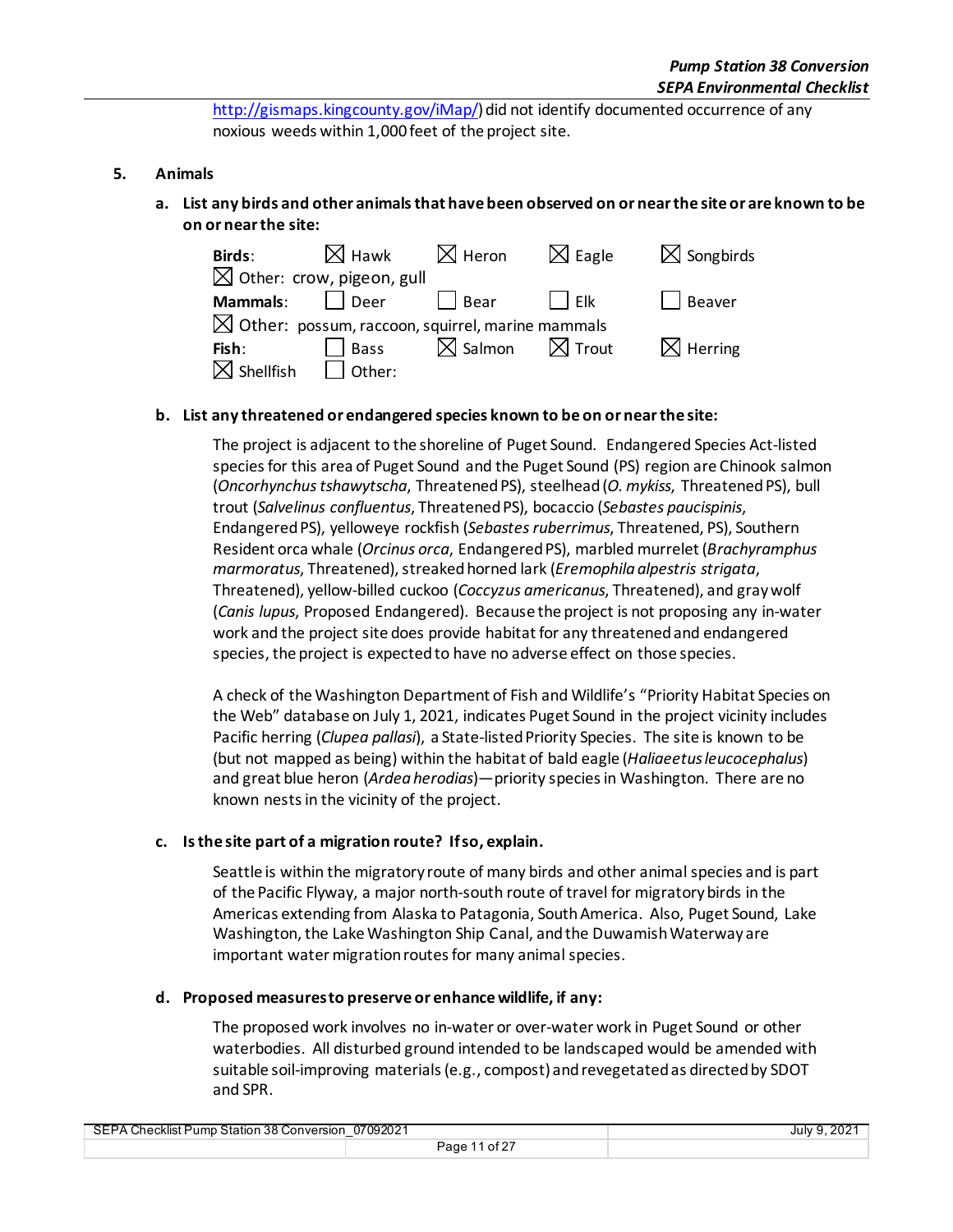#### **e. List any invasive animal species known to be on or near the site.**

King County lists European starling, house sparrow, Eastern gray squirrel, and fox squirrel as terrestrial invasive species for this area [\(http://www.kingcounty.gov/services/environment/animals-and](http://www.kingcounty.gov/services/environment/animals-and-plants/biodiversity/threats/Invasives.aspx)[plants/biodiversity/threats/Invasives.aspx\)](http://www.kingcounty.gov/services/environment/animals-and-plants/biodiversity/threats/Invasives.aspx).

### **6. Energy and Natural Resources**

### **a. What kinds of energy (electric, natural gas, oil, wood stove, solar) will be used to meet the completed project's energy needs? Describe whether it will be used for heating, manufacturing,**  *etc.*

The project would improve an existing wastewater pump station that currently uses electrical energyduring normal operation. The new equipment installed by the project would also be electrically powered.

### **b. Would your project affect the potential use of solar energy by adjacent properties? If so, generally describe.**

The completed project would not affect the potential use of solar energy by adjacent properties. No elements of the project would cast shade on adjacent properties.

### **c. What kinds of energy conservation features are included in the plans of this proposal? List other proposed measures to reduce or control energy impacts, if any:**

The project will meet the applicable requirements of the State of Washington and City of Seattle energy codes. No additional energy conservation measures are proposed.

### **7. Environmental Health**

### **a. Are there any environmental health hazards, including exposure to toxic chemicals, risk of fire and explosion, spill, or hazardous waste, that could occur as a result of this proposal? If so, describe:**

Small amounts of materials likely to be present during construction include gasoline and diesel fuels, hydraulic fluids, oils, lubricants, solvents, paints, and other chemical products. A spill of one of these chemicals could potentially occur during construction due to equipment failure or worker error. Though unlikely, contaminated soils, sediments, or groundwater could also be exposed during ground disturbance. If disturbed, contaminated substances could expose construction workers and potentially other individuals in the vicinity through blowing dust, stormwater runoff, or vapors.

Substances present in sewage could pose a potential environmental health hazard during construction and operation of project improvements. Sewage typically consists of a mixture of human waste, food scraps, oils, soaps, and chemicals. Decomposition of organic household or industrial wastes present in wastewater can produce gases including hydrogen sulfide, ammonia, methane, carbon monoxide, sulfur dioxide, and nitrogen oxides. Many of these gases are heavier than air and tend to settle in low areas. Chemicals potentially present in wastewater and the gases they produce are toxic to

| 07092021<br>SEPA Checklist Pump Station 38 Conversion |                              | $202^*$<br>July 9 |
|-------------------------------------------------------|------------------------------|-------------------|
|                                                       | $\angle$ of 2 $^-$<br>- Page |                   |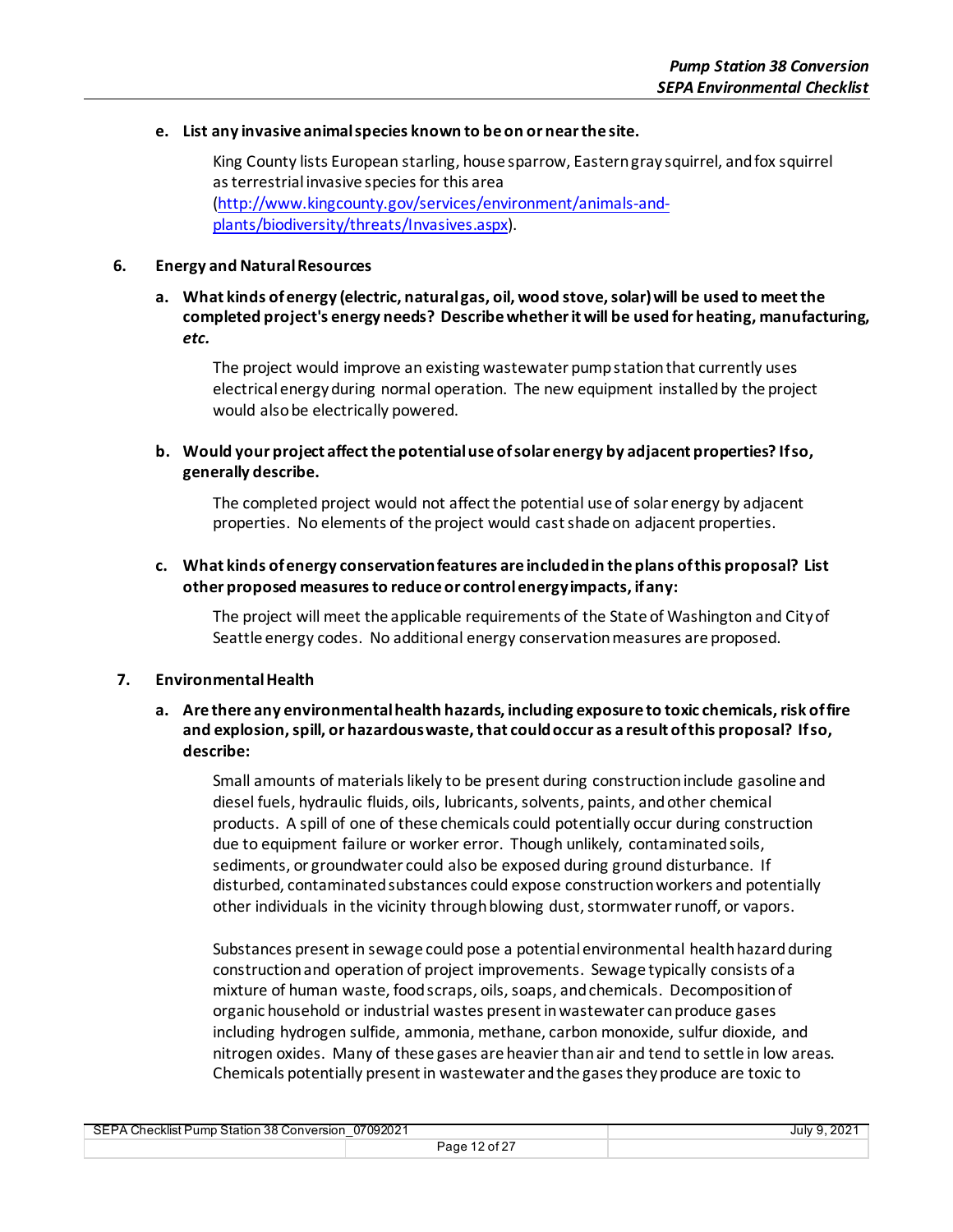humans and could pose a health risk to workers if exposed during project construction or during routine pump station operation and maintenance activities after construction has been completed. In high enough concentrations, gases produced by the substances in wastewater can also be flammable, creating a risk of fire or explosion if ignited.

### **(1) Describe any known or possible contamination at the site from present or past uses.**

The project site is not known to have had industrial or commercial land uses that may have resulted in contamination of soil materials. However, it is possible contamination of soil or groundwater associated with past uses or activities on or near the site may be present.

### **(2) Describe existing hazardous chemicals/conditions that might affect project development and design. This includes underground hazardous liquid and gas transmission pipelines located within the project area and in the vicinity.**

There are no known hazardous chemicals or conditions that might affect project development and design.

### **(3) Describe any toxic or hazardous chemicals that might be stored, used, or produced during the project's development or construction, or at any time during the operating life of the project.**

Construction activities such as sawcutting, concrete pouring and handling, etc., would generate pollutants that could potentially enter local drainage conveyance systems. Non-sediment pollutants that may be present during construction include:

- Petroleum products, including fuel, lubricants, hydraulic fluids, and form oils
- Paints, glues, solvents, and adhesives
- Concrete and concrete washwater
- Chemicals associated with portable toilets.

During normal operation of the completed project no toxic or hazardous chemicals would be stored at any time at the project site. However, SPU workers may use small quantities of the above items as part of routine operation and maintenance activities. During project construction, wastewater flows would be temporarily bypassed around the pump station as required to accomplish project work. The completed project would not affect the composition of sewage passing through the pump station. Potential for hazardous chemicals to be produced by or associated with substances present in, or chemical processes occurring in, the sewage being conveyed through the pump station would be the same as prior to construction.

### **(4) Describe special emergency services that might be required.**

No special emergency services would be required during construction or operation of the project. Possible fire or medic services could be required during project construction, as well as possibly during operation of the completed project. However, the completed project would not demand higher levels of special emergency services than already exist at the project location.

| SEPA Checklist Pump Station 38 Conversion 07092021 |               | July 9, 2021 |
|----------------------------------------------------|---------------|--------------|
|                                                    | Page 13 of 27 |              |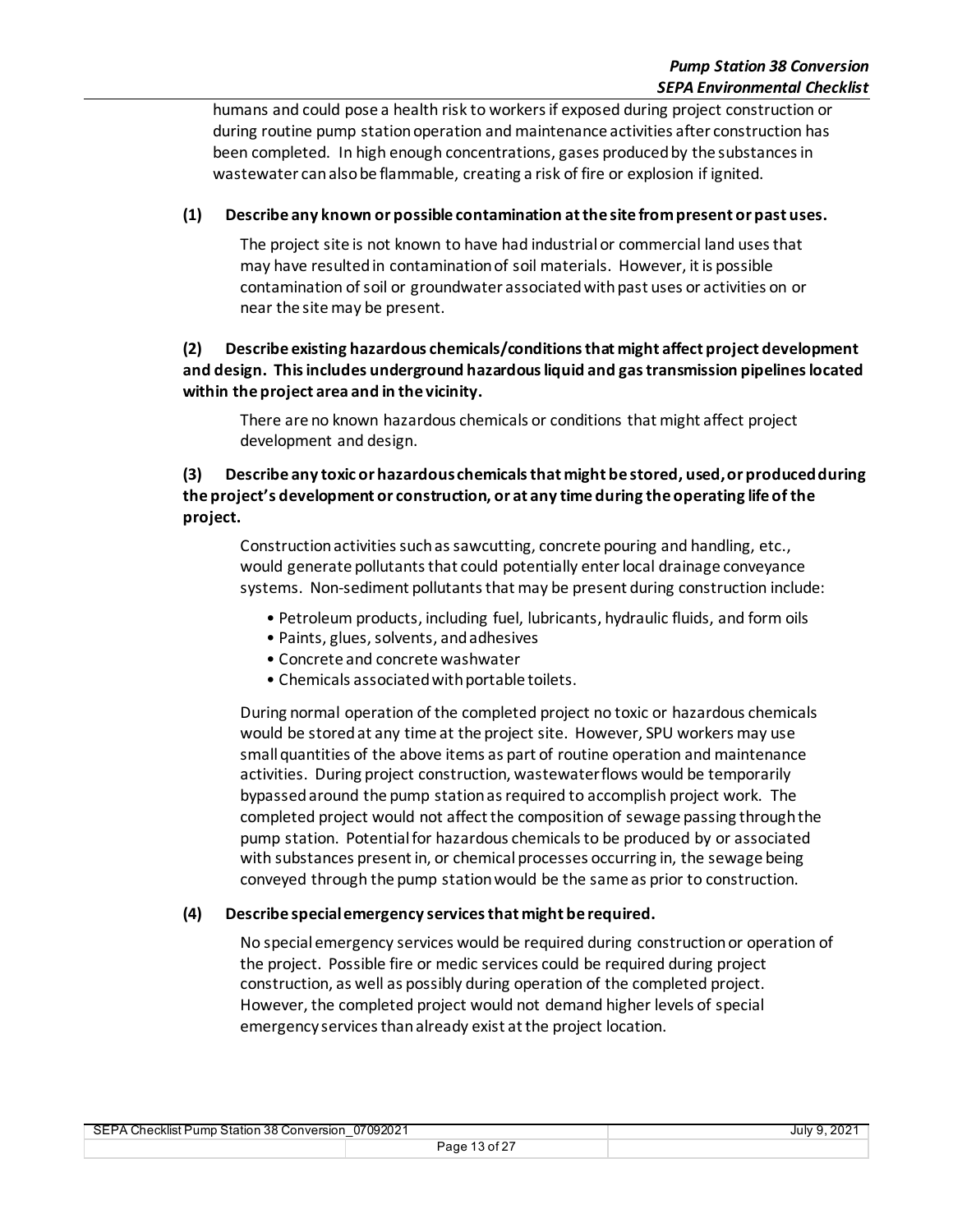#### **(5) Proposed measures to reduce or control environmental health hazards, if any:**

The construction contractor would be required to develop and implement a Spill Plan to control and manage spills during construction. During construction, the contractor would use standard operating procedures and BMPs identified in the City of Seattle's Stormwater Code SMC Title 22, Subtitle VIII, City of Seattle Director's Rule SDCI 17-2017/SPU DWW-200, and Volume 2 Construction Stormwater Control Manual to reduce or control any possible environmental health hazards. In addition, a spill response kit will be maintained at each site during construction work at that site, and all project site workers would be trained in spill prevention and containment consistent with the City of Seattle's Standard Specifications for Road, Bridge, and Municipal Construction.

Any soil discovered to be contaminated by previous land uses or by spills during construction would be excavated and disposed of in a manner consistent with the level and type of contamination, in accordance with federal, state, and local regulations, by qualified contractor(s) and/or City staff.

To address potential fire and explosion hazards associated with wastewater facility environments, NFPA has published NFPA Standard 820, a standard for Fire Protection in Wastewater Treatment and Collection Facilities. The proposed project would improve pump station ventilation systems to ensure a safe working environment for SPU personnel and to achieve ventilation system performance consistent with NFPA 820 by:

- Installing dry well ventilation to achieve 6 air changes per hour
- Installing wet well ventilation to achieve 4 air changes per hour
- Installing combustible and toxic gas detectors; and
- Sealing electrical conduits and other penetrations between the pump station wet well and the dry well to create a gas-tight seal.

To ensure workers are not exposed to harmful substances that can be present in wastewater or unsafe concentrations of wastewater gases or vapors during project construction, wastewater flows would be bypassed around the pump station as needed to facilitate construction. Additionally, workers would be required to follow State of Washington safety standards for entry and work in confined spaces (WAC Chapter 296-809), which includes requirements for atmospheric testing in a confined space structure prior to entry and work in the structure. SPU workers operating and maintaining the completed project would be required to follow requirements of SPU's Confined Space Safety Program, which implements requirements of WAC Chapter 296-809.

### **b. Noise**

**(1) What types of noise exist in the area which may affect your project (for example: traffic, equipment, operation, other)?**

Noise that exists in the area would not affect the project.

| 07092021<br>SEPA Checklist Pump Station 38 Conversion |               | July 9, 2021 |
|-------------------------------------------------------|---------------|--------------|
|                                                       | Page 14 of 27 |              |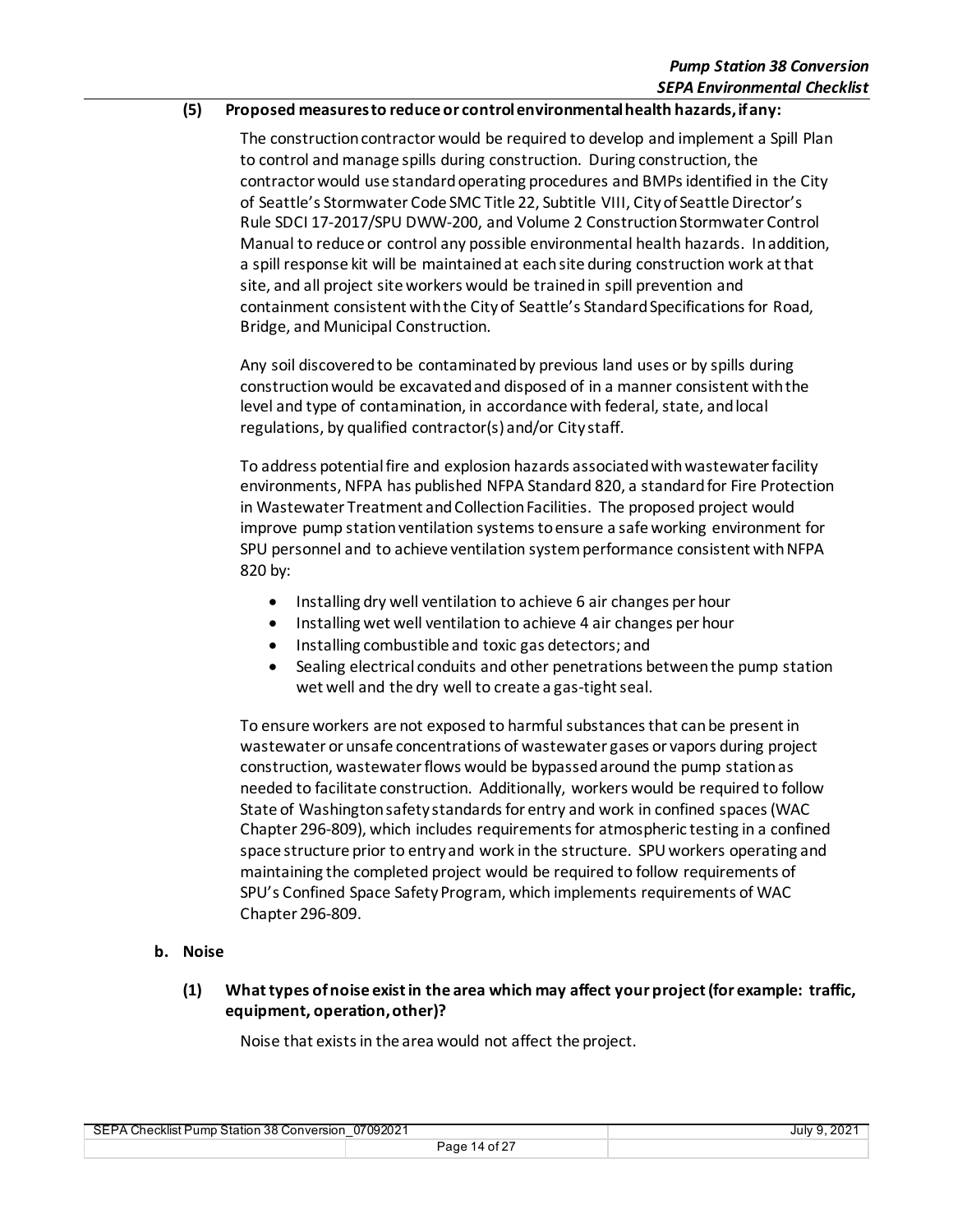### **(2) What types and levels of noise would be created by or associated with the project on a short-termor a long-term basis (for example: traffic, construction, operation, other)? Indicate what hours noise would come from the site.**

Noise levels near project construction would temporarily increase during construction. Short-term noise from construction equipment would be limited to the allowable maximum levels of applicable laws, including the City of Seattle's Noise Control Ordinance [SMC Chapter 25.08.425—Construction and Equipment Operations]. Within the allowable maximum levels, SMC 25.08 permits noise from construction equipment between the hours of 7 a.m. and 7 p.m. weekdays, and 9 a.m. and 7 p.m. weekends and legal holidays. SPU expects construction would require 225 working days.

The project would upgrade the pump station's ventilation system to satisfy NFPA code by installing continuously operating exhaust fans in the dry well and wet well. As a result, operation and maintenance of the completed project would generate low levels of noise.

### **(3) Proposed measures to reduce or control noise impacts, if any:**

Construction equipment would be muffled in accordance with the applicable laws. SMC Chapter 25.08 (which prescribes limits to noise and construction activities) would be enforced while the project is being constructed and during operations, except for emergencies. The upgraded ventilation systemwould use fans enclosed in ducting within the pump station structure (dry well fans) or within a noise attenuating enclosure (wet well fan). Intake and exhaust vents for ventilation fans would be in below-grade structures to mitigate aesthetic and noise impacts. All new fans and associated noise attention measures would be designed to achieve a maximum noise level of 50 dB at 5 feet. Operation of the completed project would comply with applicable City of Seattle Noise Ordinance (SMC 25.08) and State of Washington Maximum Environmental Noise Levels (WAC Chapter 173-60).

### **8. Land and Shoreline Use**

### **a. What is the current use of the site and adjacent properties? Will the proposal affect current land uses on nearby or adjacent properties? If so, describe.**

The project site is primarily in improved public street right-of-way for Alki Ave SW, which is a Minor Arterial heavily used for vehicle and pedestrian travel and parking. Project construction would also affect a small area of an SPR-owned parcel and a portion of the seawall located thereupon. Adjacent property uses are residential and park/open space. Project construction would temporarily close or reroute the Alki Trail, an urban paved bike/pedestrian trail in street rights-of-way that runs along the shoreline of Puget Sound from the Alki beaches on the west side of the West Seattle peninsula around Duwamish Headand down through the West Seattle industrial area.

**b. Has the project site been used as working farmlands or working forest lands? If so, describe. How much agricultural or forest land of long-term commercial significance will be converted to other uses as a result of the proposal, if any? If resource lands have not been designated, how many acres in farmland or forest land tax status will be converted to nonfarm or non-forest use?**

There is no documentation indicating the site has been used for agricultural purposes.

| SEPA Checklist Pump Station 38 Conversion 07092021 |               | July 9, 2021 |
|----------------------------------------------------|---------------|--------------|
|                                                    | Page 15 of 27 |              |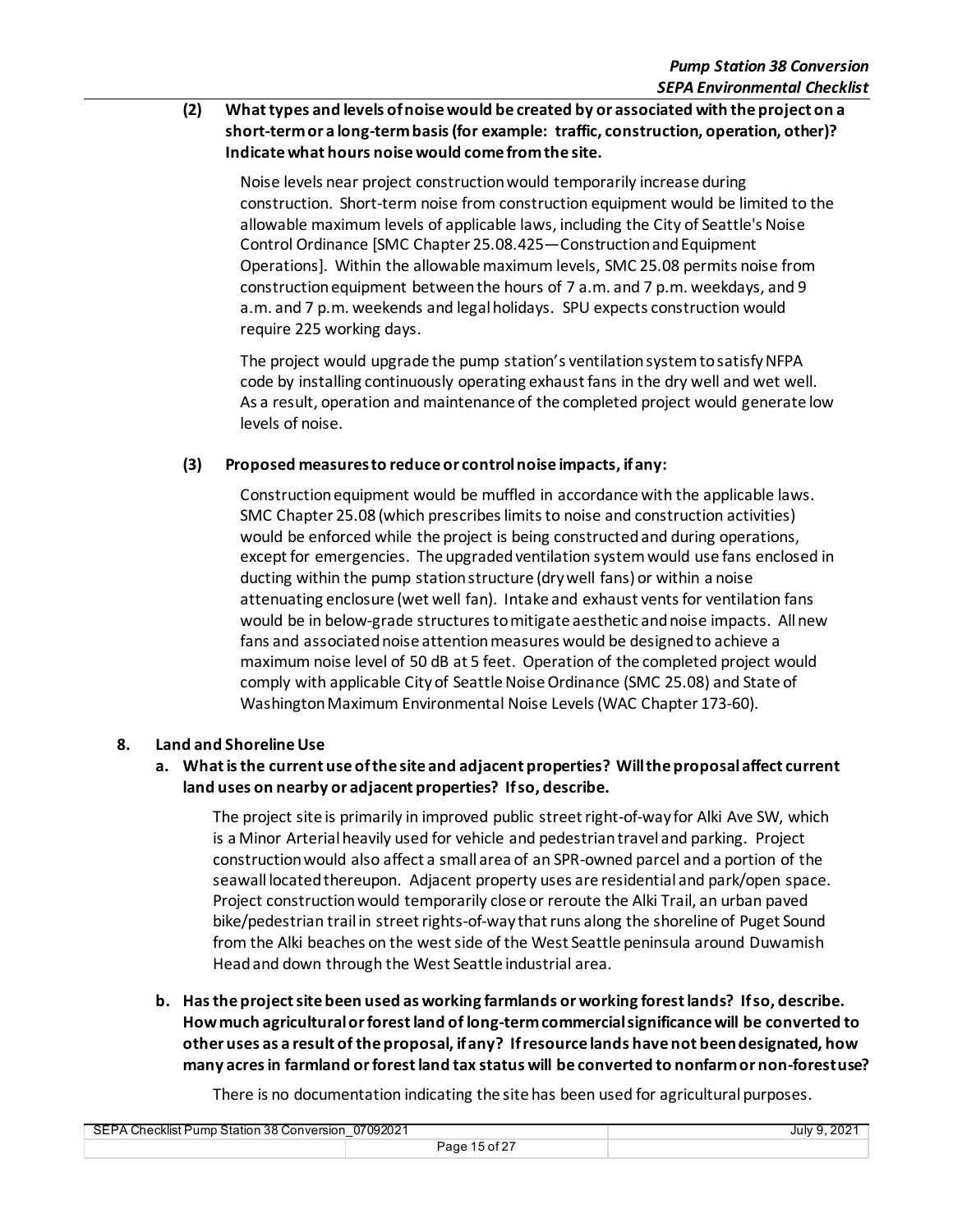### **(1) Will the proposal affect or be affected by surrounding working farm or forest land normal business operations, such as oversize equipment access, the application of pesticides, tilling, and harvesting? If so, how?**

No working farm or forest land business operations are at or near the project site.

#### **c. Describe any structures on the site.**

The proposed work is associated with an existing wastewater facilityburied in improved public right-of-way used for vehicle and pedestrian travel and parking. Adjacent property uses are residential (some of which may include space for home-based occupations) and park/open space. Utilities are buried in street rights-of-way.

#### **d. Will any structures be demolished? If so, what?**

The project would not demolish any structures.

#### **e. What is the current zoning classification of the site?**

The project site is in the MR zone (Multifamily Residential) where residential development such as townhouses, rowhouses, and apartments are allowed.

#### **f. What is the current comprehensive plan designation of the site?**

The comprehensive plan designation is Multifamily Residential.

#### **g. If applicable, what is the current shoreline master program designation of the site?**

The project site is in the Urban Residential and Conservation Recreation environments of the Cityof Seattle's Shoreline Management District.

### **h. Has any part of the site been classified as an "environmentally critical" area? If so, specify.**

The pump station is in a Liquefaction Environmentally Critical Area (ECA) and adjacent to Potential Slide and Known Slide ECAs, as mapped by SDCI.

#### **i. Approximately how many people would reside or work in the completed project?**

No people would reside or work in the completed project.

#### **j. Approximately how many people would the completed project displace?**

The project would not displace any people.

#### **k. Proposed measures to avoid or reduce displacement impacts, if any:**

There would be no displacement impacts.

**l. Proposed measures to ensure the proposal is compatible with existing and projected land uses and plans, if any:**

The project would be compatible with existing and projected land uses and plans.

| 07092021                                  |               | .202 <sup>°</sup> |
|-------------------------------------------|---------------|-------------------|
| SEPA Checklist Pump Station 38 Conversion |               | July 9            |
|                                           | Page 16 of 27 |                   |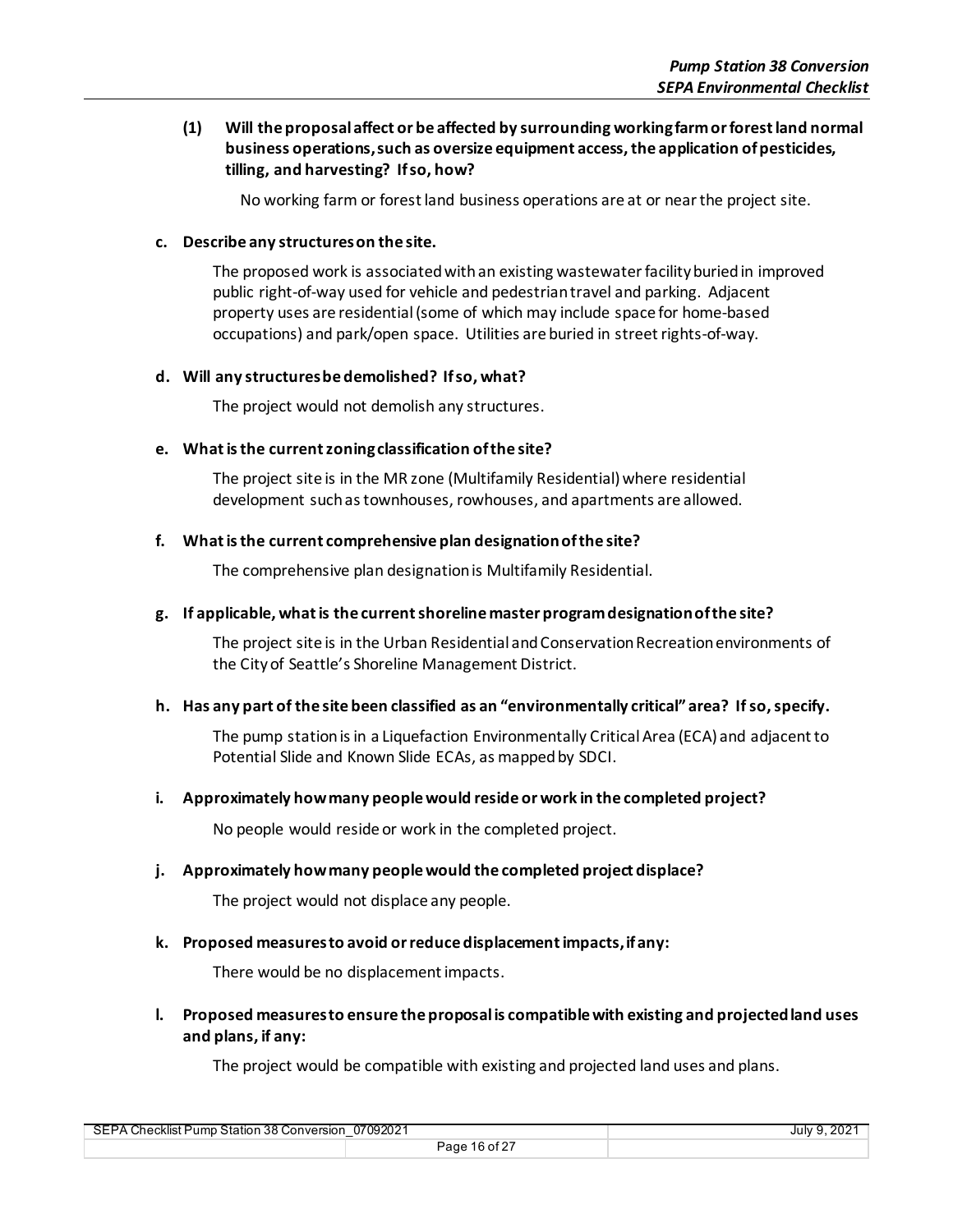**m. Proposed measures to reduce or control impacts to agricultural and forest lands of long-term commercial significance, if any:**

There are no nearby agricultural and forest lands of long-term commercial significance.

#### **9. Housing**

**a. Approximately how many units would be provided, if any? Indicate whether high, middle, or low-income housing.**

The proposed project would not construct any housing units.

**b. Approximately how many units, if any, would be eliminated? Indicate whether high, middle, or low-income housing.**

The proposed project would not eliminate any housing units.

#### **c. Proposed measures to reduce or control housing impacts, if any:**

No measures are proposed because there would be no housing impacts.

#### **10. Aesthetics**

### **a. What is the tallest height of any proposed structure(s), not including antennas? What is the principal exterior building material(s) proposed?**

Primarily, the project proposes to install or modify buried elements. Surface features would include new and replaced access hatches, newintake and exhaust ports for ventilation, new landscaping and pavement treatments, and a new guardrail atop the existing seawall One existing above-ground electrical cabinet (less than 6 feet high) would remain and be the tallest structure on the site.

#### **b. What views in the immediate vicinity would be altered or obstructed?**

Primarily, the project proposes to install or mod1ify buried elements. Due to safety requirements in the City of Seattle's Building and Construction Code (SMC 22.206.130), a guardrail is required due to the site's proximity to a drop-off of more than 30 inches at the existing seawall. To minimize visual impact of this guardrailon views of Puget Sound and beyond, the project would construct a guardrail having the minimum required dimension (36-inch height) and transparent paneling materials between guardrail posts. Over time, trees installed as part of the landscape improvements would grow sufficiently large to block or partially block views from Alki Ave SW and adjacent residential properties.

#### **c. Proposed measures to reduce or control aesthetic impacts, if any**:

Primarily, the project proposes to install or modify buried elements. Due to safety requirements in the City of Seattle's Building and Construction Code (SMC 22.206.130), a guardrail is required due to the site's proximity to a drop-off of more than 30 inches at the existing seawall. To minimize visual impact of this guardrailon views of Puget Sound and beyond, the project would construct a guardrail having the minimum dimension required (36-inch height) and transparent paneling materials between guardrail posts.

| 07092021<br>SEPA Checklist Pump Station 38 Conversion |               | July 9, 2021 |
|-------------------------------------------------------|---------------|--------------|
|                                                       | Page 17 of 27 |              |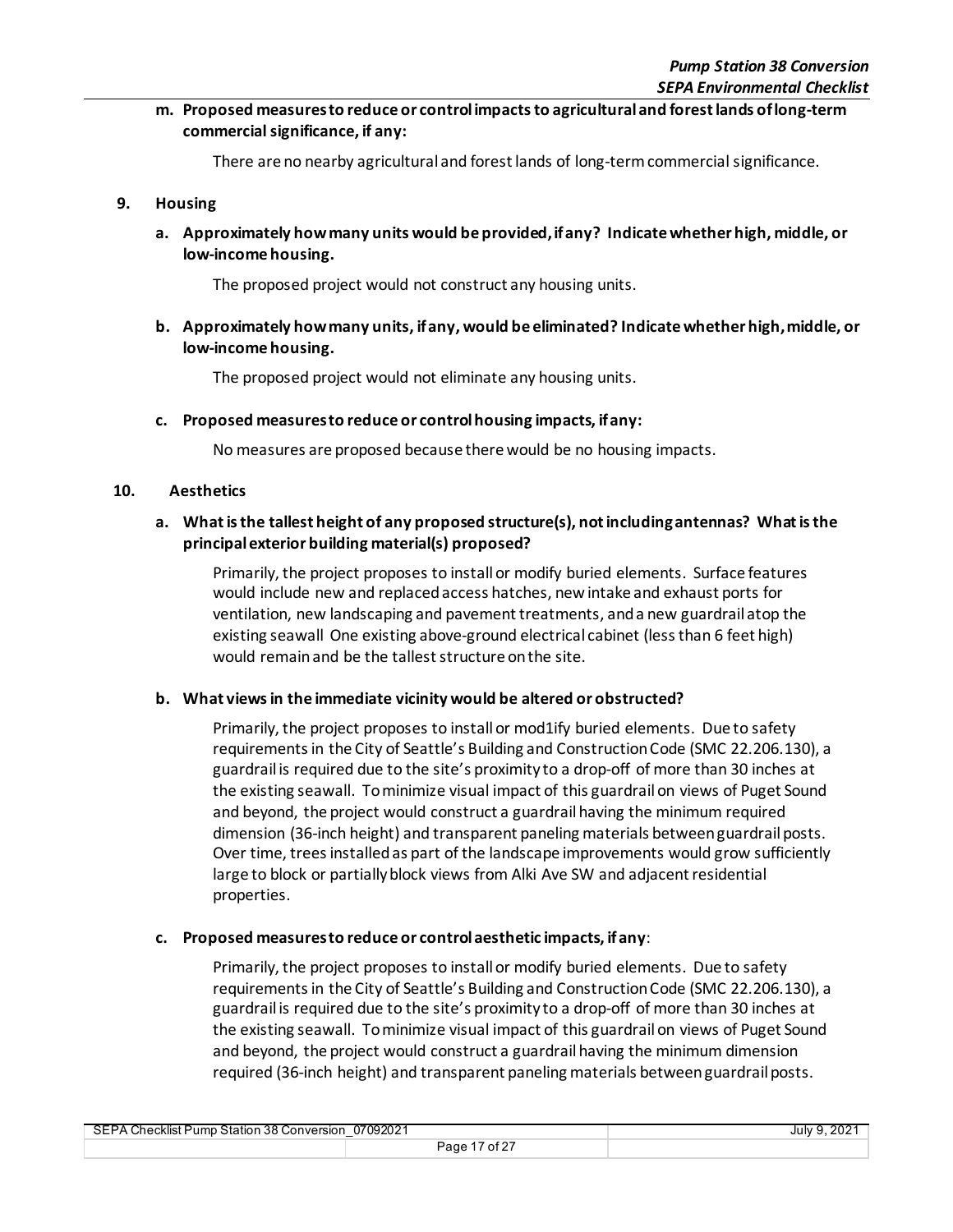#### **11. Light and Glare**

#### **a. What type of light or glare will the proposal produce? What time of day would it mainly occur?**

The constructed project would not produce light or glare. No new street lights are proposed or required. During construction, if an emergency situation calls for after-dark work, the construction contractor may deploy portable lights that temporarily produce light and glare.

#### **b. Could light or glare from the finished project be a safety hazard or interfere with views?**

The completed project would not create light or glare.

#### **c. What existing off-site sources of light or glare may affect your proposal?**

There are no existing off-site sources of light and glare that would affect the proposal.

#### **d. Proposed measures to reduce or control light and glare impacts, if any:**

No measures are needed to reduce or control light and glare impacts because no impacts would occur. If an emergency requires after-dark work during construction, portable lighting would be adjusted as feasible to minimize glare.

#### **12. Recreation**

#### **a. What designated and informal recreational opportunities are in the immediate vicinity?**

The proposed project is in improved street right-of-way heavily used for recreational activities such as dog-walking, walking, jogging, and bicycling. The project is also adjacent to Alki Beach Park (below the seawall), a City park owned and managed by SPR. Project construction would temporarily close or reroute the Alki Trail, an urban paved bike/pedestrian trail in street rights-of-way that runs along the shoreline of Puget Sound from the Alki beaches on the west side of the West Seattle peninsula around Duwamish Head and down through the West Seattle industrial area. The Duwamish Head Greenbelt is east of the project site behind private residential properties. The Alki Trail and Greenbelt are managed by SDOT and SPR, respectively.

#### **b. Would the proposed project displace any existing recreational uses? If so, describe.**

The proposed work would not permanently displace any existing recreational uses. Project construction activities would result in short-term temporary lane closures and detour impacts that would affect motor vehicles, walkers, runners, and bicyclists using Alki Ave SW and the adjacent sidewalks and trail.

### **c. Proposed measures to reduce or control impacts on recreation, including recreation opportunities to be provided by the project or applicant, if any:**

Temporary closures or detours affecting vehicle and pedestrian routes/access may be required. The project would attempt to make those closures and detours as brief as possible. Project notifications through website updates, emails, and mailings would provide affected residents with advance notice regarding temporary closures and detours. The completed project would maintain a more open, welcoming, and safe environment for pedestrians on and around the pump station site.

| 07092021<br>SEPA Checklist Pump Station 38 Conversion<br>_ |               | July 9, 2021 |
|------------------------------------------------------------|---------------|--------------|
|                                                            | Page 18 of 27 |              |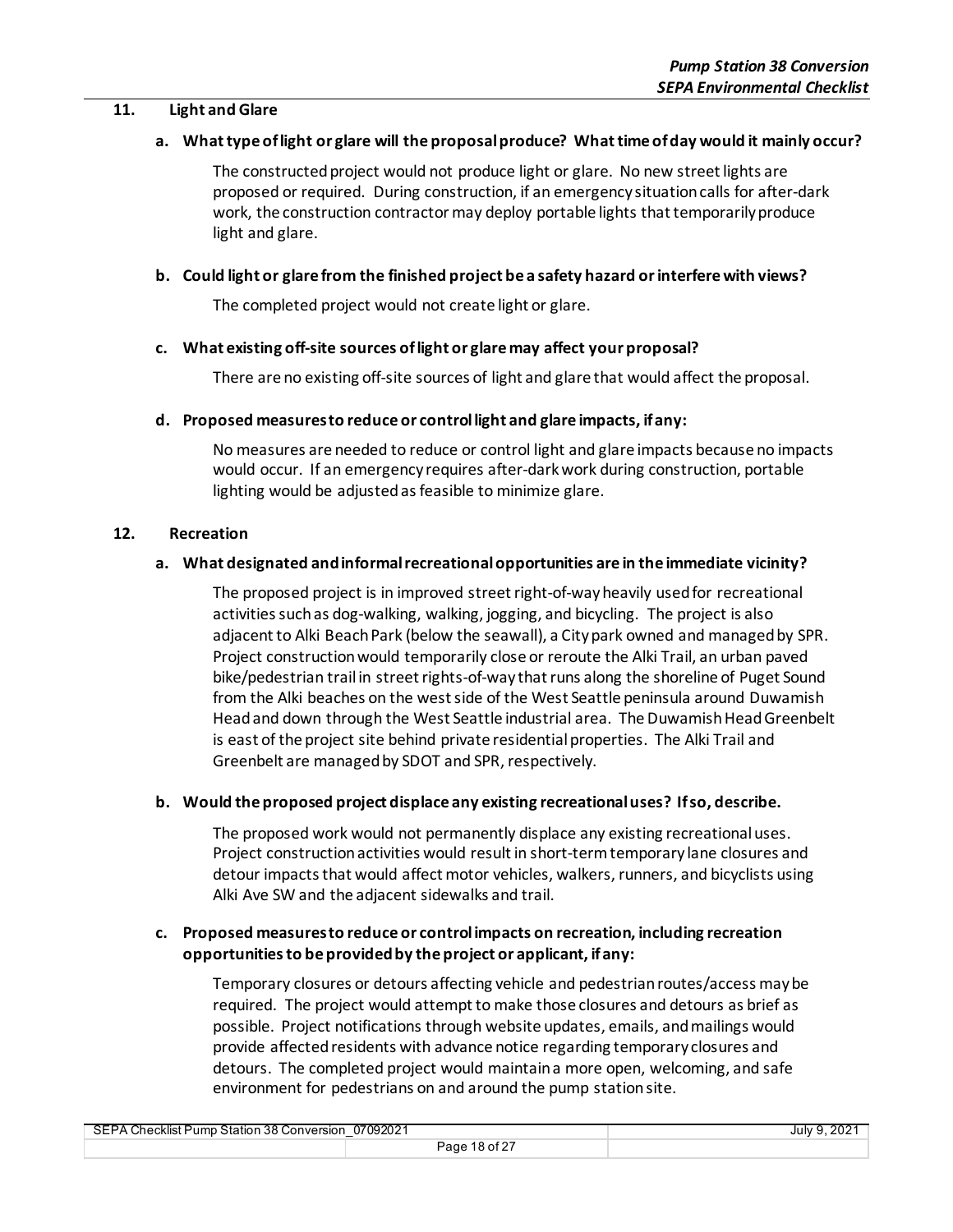In addition, SPU will take the following measures to avoid or reduce projects impacts on recreation facilities and activities:

- Coordinate all project work affecting public streets, sidewalks, parks, and trails in advance with the SDOT and SPR
- Comply with required SDOT Street Use Permits issued for the project
- Ensure that safe pedestrian and bicycle routes are maintained at all times consistent with approved street use permits, and traffic control plans; and
- Place temporary project signs along affected streets and sidewalks prior to project construction to provide residents with advance notice regarding temporary street, sidewalk, and trail closures and detours.

### **13. Historic and Cultural Preservation**

**a. Are there any buildings, structures, or sites, located on or near the site that are over 45 years old listed in or eligible for listing in national, state, or local preservation registers? If so, specifically describe.**

There are numerous residential and commercial buildings over 45 years old located in the vicinity of the project site, most of which have not been evaluated for cultural/historic significance. However, aside from the proposed improvement to the pump station, no buildings or structures would be disturbed by the project. The project was checked against the registers listed in Item B.13.c below. None of these registers recorded any places or objects listed on, or proposed for, national, state, or local preservation registers located on or adjacent to the project site. The project site is approximately 2,200 feet southwest of the well-known historic location of Luna Park, an amusement park that operated from 1907 until 1913.

The project proposes to construct modifications and improvements at Pump Station 38, which was constructed in 1959, has not been substantially modified since that time, and has not been evaluated for its eligibility for listing in national, state, or local preservation registers. Likewise, the adjacent seawall has not been so evaluated. Based on SPU's review of historical construction drawings, a tongue-and-groove timber sheet pile seawall was installed in 1915 at approximately the current wall location. The timber sheet piles were embedded 4 to 6 feet below the native ground surface and 30-foot long inclined-timber pile anchors extending towards Alki Ave SW were installed every 10 feet along the length of the wall. Drawings from 1929 indicate the timber wall was replaced with a steel sheet pile wall; however, most of the original timber wall was to be left in place. The steel sheet piles were 18 feet long; 12-foot long inclined steel tie rods with anchor blocks were installed every 50 feet along the length of the wall. The tie rods were attached 6 inches below the top of the wall. Drawings from 1961 indicate a 12-foot tall concrete facing was added to the steelsheet pile wall.

**b. Are there any landmarks, features, or other evidence of Indian or historic use or occupation? This may include human burials or old cemeteries. Are there any material evidence, artifacts, or areas of cultural importance on or near the site? Please list any professional studies conducted at the site to identify such resources.**

| SEPA Checklist Pump Station 38 Conversion 07092021 |               | July 9, 2021 |
|----------------------------------------------------|---------------|--------------|
|                                                    | Page 19 of 27 |              |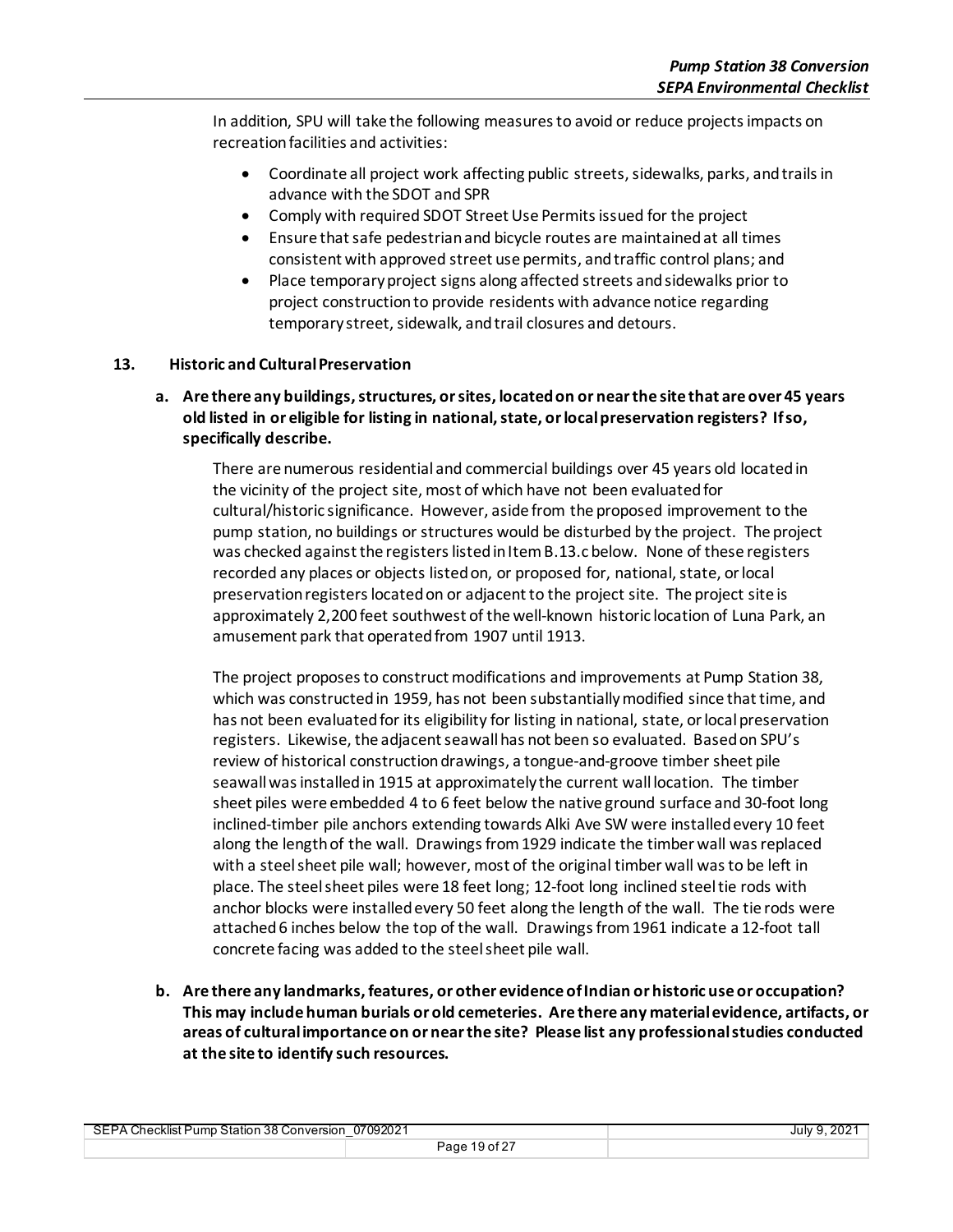According to the information sources listed in Item B.13.c below, there are no such cultural resources at or near the project site. According to the Washington State Department of Archaeology and Historic Preservation's Landscape Predictive Model, the project site is in an area of Very High Risk for discovery of cultural resources. However, all ground disturbance and excavation would occur in existing street right-of-way and developed areas that have been disturbed previously in recent times by installation of underground utility infrastructure, roads,seawalls, and residential structures. The project site is also located in within a designated National Maritime Heritage Area. National heritage Areas are special places recognized by the U.S. Congress as having nationally important heritage resources andoperated locally to benefit local communities and support local heritage organizations.

### **c. Describe the methods used to assess the potential impacts to cultural and historic resources on or near the project site. Examples include consultation with tribes and the Department of Archaeology and Historic Preservation, archaeological surveys, historic maps, GIS data,** *etc.*

To determine if the project site is on or near properties listed, or documented to be eligible for listing, on federal, state, or local cultural/historical registers, the following registers were checked on July 1, 2021:

- Washington Information System for Architectural and Archaeological Research Data (WISAARD) maintained by the Washington State Department of Archaeology and Historic Preservation [\(https://wisaard.dahp.wa.gov/\)](https://wisaard.dahp.wa.gov/)
- King County and City Landmarks List maintained by the King County Historic Preservation Program, (https://www.kingcounty.gov/~/media/services/home[property/historic](https://www.kingcounty.gov/%7E/media/services/home-property/historic-preservation/documents/resources/T06_KCLandmarkList.ashx?la=en)[preservation/documents/resources/T06\\_KCLandmarkList.ashx?la=en\)](https://www.kingcounty.gov/%7E/media/services/home-property/historic-preservation/documents/resources/T06_KCLandmarkList.ashx?la=en)
- Landmark List, and Map of Designated Landmarks, maintained by the City of Seattle, Department of Neighborhoods, accessed April 28, 2021 [\(http://www.seattle.gov/neighborhoods/programs-and-services/historic](http://www.seattle.gov/neighborhoods/programs-and-services/historic-preservation/landmarks/landmarks-map)[preservation/landmarks/landmarks-map](http://www.seattle.gov/neighborhoods/programs-and-services/historic-preservation/landmarks/landmarks-map)

### **d. Proposed measures to avoid, minimize, or compensate for loss, changes to, and disturbance to resources. Please include plans for the above and any permits that may be required.**

The proposed work would not affect buildings or known cultural resources. Only portions of SPU's municipal wastewater system would be affected. None of those objects are considered historically or culturally important. Also, the proposed work is located on previously filled and disturbedupland areas. The work's location on previously disturbed and filled ground significantly reduces the chance of encountering contextually significant archaeological materials. An inadvertent discovery plan would be in effect and onsite during all ground disturbing activities. Work crews would be trained on the inadvertent discovery protocols should any archaeological materialbe discovered. Should evidence of cultural artifacts or human remains, either historic or prehistoric, be encountered during excavation, work in that immediate area would be suspended and the find would be examined and documented by a professional archaeologist. Decisions regarding appropriate mitigation and further action would be made at that time.

SEPA Checklist Pump Station 38 Conversion\_07092021 July 9, 2021 Page 20 of 27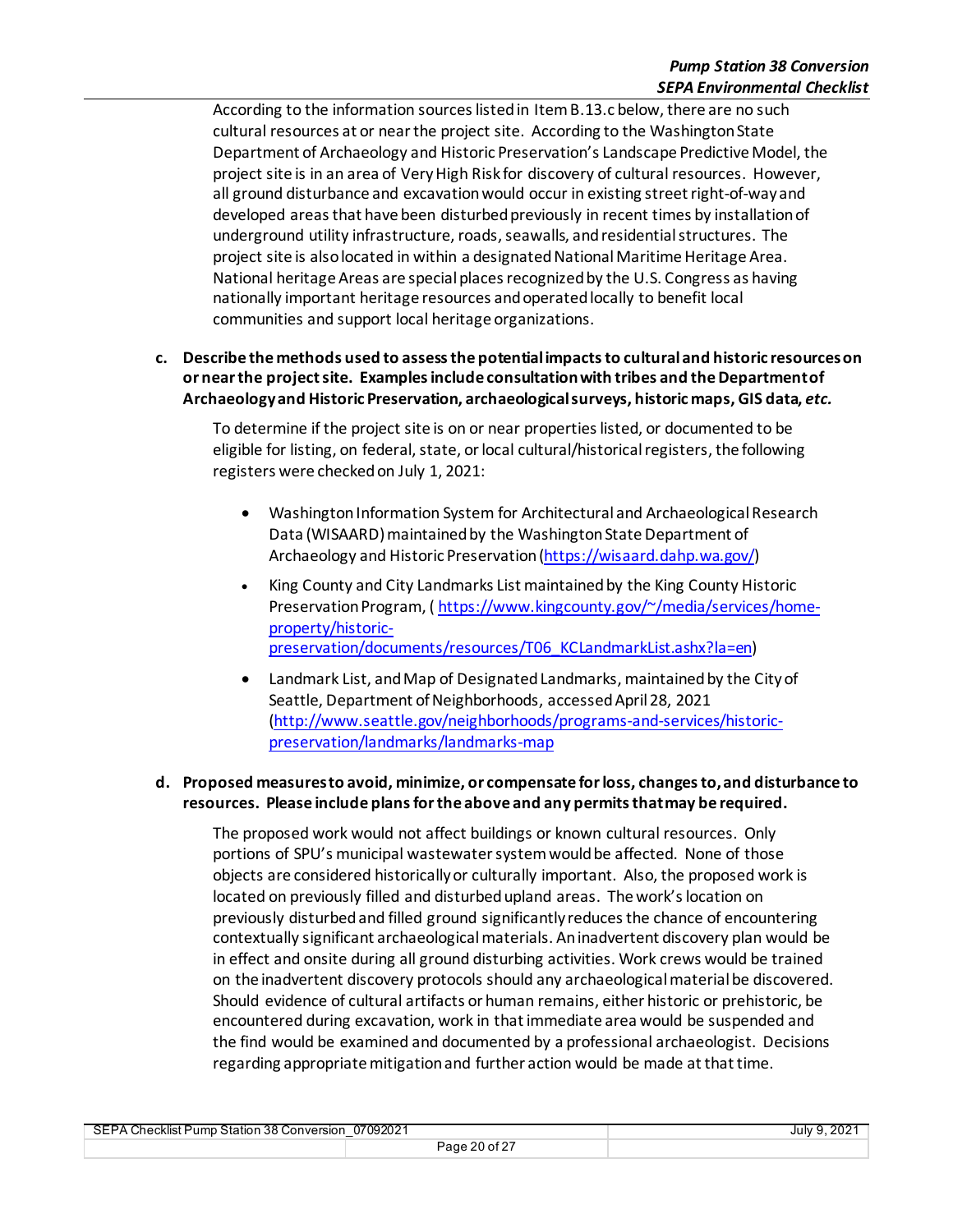#### **14. Transportation**

**a. Identify public streets and highways serving the site or affected geographic area and describe proposed access to the existing street system. Show on site plans, if any.**

The project would occur in existing, improved street rights-of-way for Alki Ave SW, which is classified by SDOT as a Minor Arterial. Construction would use Alki Ave SW to access the work site.

### **b. Is the site or affected geographic area currently served by public transit? If so, generally describe. If not, what is the approximate distance to the nearest transit stop?**

The proposed project is not expected to impact public transit service. King County Metro Route 775 runs on Alki Ave SW. The nearest bus stop islocated approximately 200 feet north of the project and would not need to be closed or relocated.

### **c. How many additional parking spaces would the completed project or non-project proposal have? How many would the project or proposal eliminate?**

Because the proposed work involves work in the street right-of-way, construction would require temporary closures of parking as well as travel lanes. Parking associated with street right-of-way is currently on-street, free parking (on the east side of Alki Ave SW only) managed by the City of Seattle. During construction, there may be no or restricted parking on the east side of Alki Ave SW. Project construction would temporarily eliminate up to approximately 15 on-street public parking spaces adjacent to the construction zone to accommodate contractor vehicles, mobilization, construction, and local and through access. Generally, however, there is ample on-street parking available elsewhere at the project site and most adjacent and nearby residences have their own off-street parking. The specific timing and duration of parking and lane closures are not known at this time, but such closures would comply with relevant policies administered by SDOT as part of its street use permitting process. SDOT would require the contractor to submit an approvable traffic control plan. The completed project would neither create nor eliminate parking spaces.

### **d. Will the proposal require any new or improvements to existing roads, streets, pedestrian, bicycle or state transportation facilities, not including driveways? If so, generally describe (indicate whether public or private).**

The project would restore all demolished and damaged street panels, curbs, sidewalks, bike lanes, and traffic aprons to pre-construction conditions or better, as required by SDOT. No new permanent roads or streets would be constructed as part of the project.

**e. Will the project or proposal use (or occur in the immediate vicinity of) water, rail, or air transportation? If so, generally describe.**

The proposed project would not use water, rail, or air transportation.

**f. How many vehicular trips per day would be generated by the completed project or proposal? If known, indicate when peak volumes would occur and what percentage of the volume would be trucks (such as commercial and non-passenger vehicles). What data or transportation models were used to make these estimates?**

| 07092021<br><b>SEPA Checklist Pump Station 38 Conversion</b> |               | July 9, 202 |
|--------------------------------------------------------------|---------------|-------------|
|                                                              | Page 21 of 27 |             |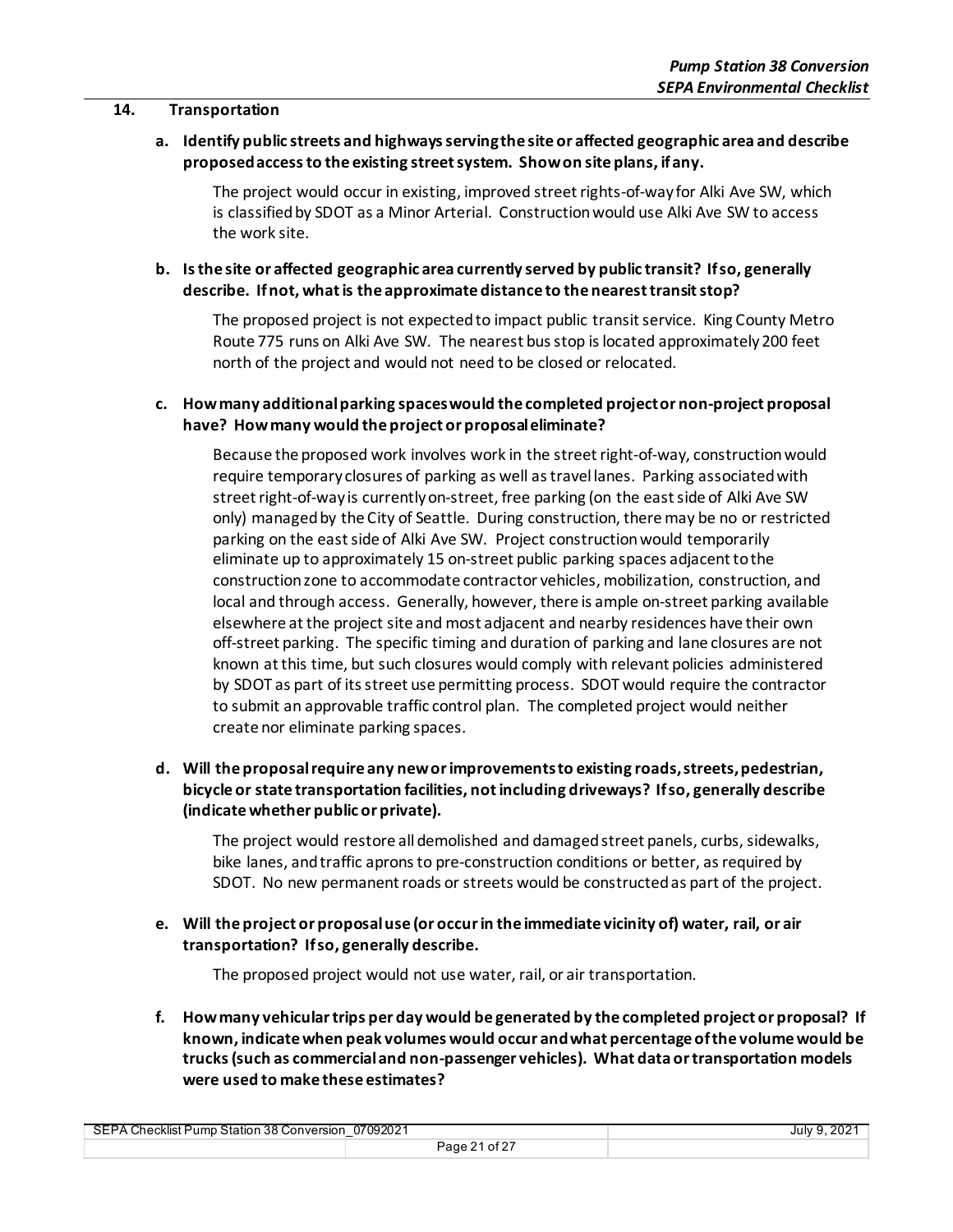Project construction would generate an estimated 1,750 daily vehicle trips due to workers and materials being transported to and from the site during the estimated 225 working-day construction period. Most trips would occur during business hours (between 7 a.m. and 6 p.m.) on weekdays (Mondays through Fridays) but trips may occur at other times including weekend days. The completed project would not generate additional vehicle trips beyond those normally occurring for on-going and routine operation and maintenance of the municipal wastewatersystem in this area.

### **g. Will the proposal interfere with, affect, or be affected by the movement of agricultural and forest products on roads or streets in the area? If so, generally describe.**

The proposal would not interfere with, affect, or be affected by the movement of agricultural and forest products on roads or streets in the area.

#### **h. Proposed measures to reduce or control transportation impacts, if any:**

Thesemeasures would be used to reduce or control transportation impacts:

- SPU would require the construction contractor to submit a traffic control plan for approval and enforcement by SPU and SDOT.
- SPU would conduct public outreach before and during project construction to notify residents, local agencies, Seattle School District, Metro, and other stakeholders of work progress and expected disruptions or changes in traffic flow.
- Access for emergency-response vehicles would be maintained at all times.
- Through access and vehicle access to private properties may not be available at all times during construction, but temporary closures would be minimized, and detour routes would be properly and clearly signed.
- Alternative routes for pedestrians, bicyclists, and those with disabilities would be identified and clearly signed, as needed.

### **15**. **Public Services**

### **a. Would the project result in an increased need for public services (for example: fire protection, police protection, public transit, health care, schools, other)? If so, generally describe.**

The proposed project is not expected to create an increased need for public services. The project would be required at all times to accommodate emergency access for buildings accessed via the affected streets. Emergency access would comply with relevant policies administered by SDOT as part of the Street Use permitting process.

### **b. Proposed measures to reduce or control direct impacts on public services, if any.**

During construction, the project would be required at all times to accommodate emergency access for structures accessed via Alki Ave SW. The project would avoid impacting known buried utilities, which include electrical, communication, gas, water, and sewerinfrastructure. No mitigation is being proposed because the project would have no adverse impacts on public services.

SEPA Checklist Pump Station 38 Conversion\_07092021 July 9, 2021 Page 22 of 27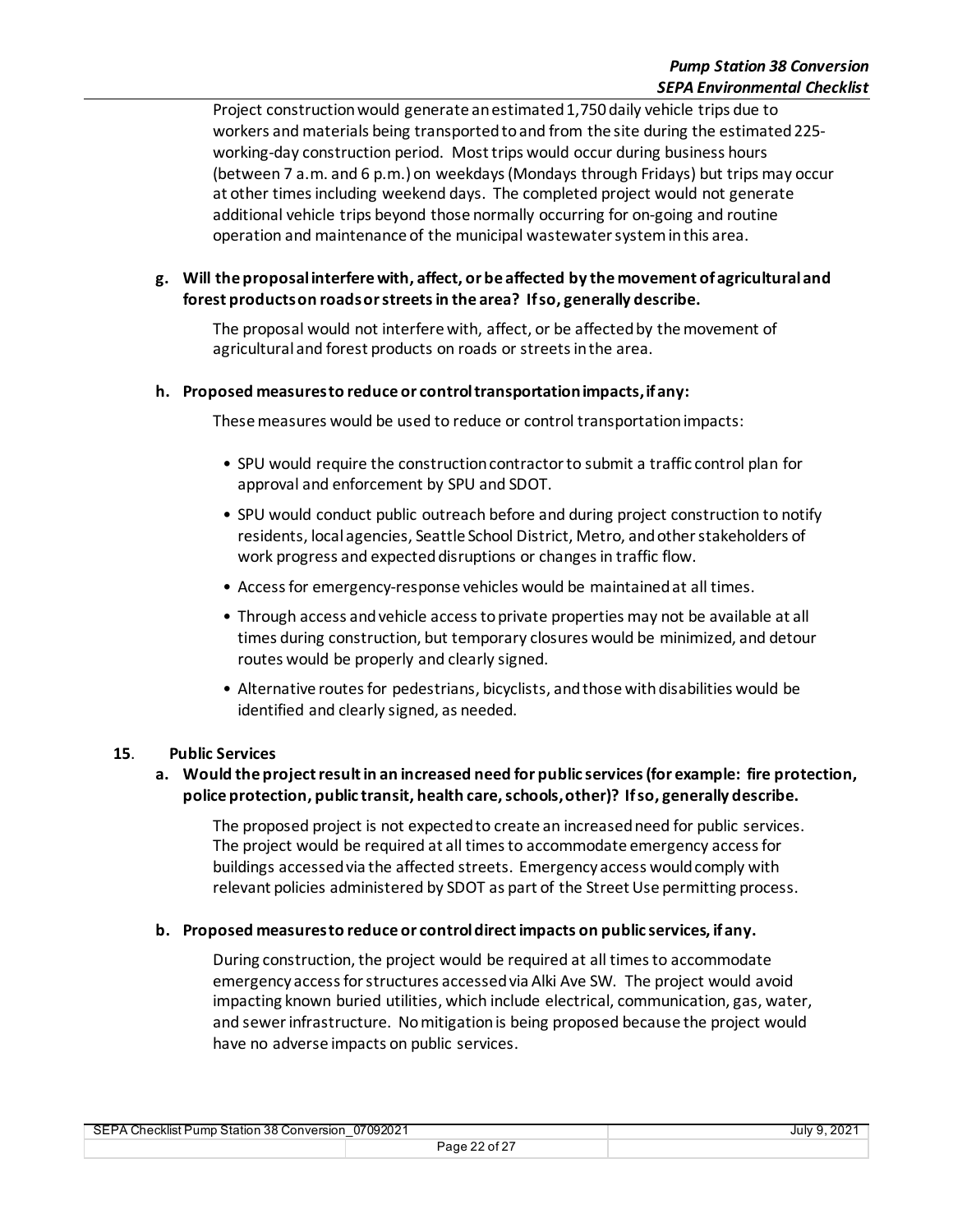#### **16. Utilities**

**a. Check utilities available at the site, if any:**

| l l None                                         |                                                 |  |
|--------------------------------------------------|-------------------------------------------------|--|
| $\boxtimes$ Electricity $\boxtimes$ Naturalgas   | $\boxtimes$ Water<br>$\boxtimes$ Refuse service |  |
| $\boxtimes$ Telephone $\boxtimes$ Sanitary sewer | $\Box$ Septic system                            |  |
| $\boxtimes$ Other: cable, fiber optics           |                                                 |  |

### **b. Describe the utilities that are proposed for the project, the utility providing the service, and the general construction activities on the site or in the immediate vicinity which might be needed.**

During construction, this proposed work is not expected to interrupt, relocate, or reconstruct other utilities. However, inadvertent damage to underground utilities could occur during construction. While such incidents do not occur frequently, they could temporarily affect services to customers served by the affected utility while emergency repairs are made. No other interruptions to regular utility services are expected during construction. The completed project would enhance the life and serviceability of a critical wastewater facility and would continue to be owned, operated, and maintained by SPU and powered with electricity provided by SCL.

### **C. SIGNATURE**

The above answers are true and complete to the best of my knowledge. I understand that the SEPA Lead Agency is relying on them to make its decision.

| Signature: | Jonathan<br><b>Brown</b> | Digitally signed by<br>Jonathan Brown<br>Date: 2021.07.09<br>08:17:28 -07'00' |
|------------|--------------------------|-------------------------------------------------------------------------------|
|            | متنتمين فسيمط استمداد    |                                                                               |

*Jonathan Brown* Project Manager

Attachment A: Vicinity Map Attachment B: Location Map Attachment C: Greenhouse Gas Emissions Worksheet

| SEPA Checklist Pump Station 38 Conversion 07092021 |               | July 9, 2021 |
|----------------------------------------------------|---------------|--------------|
|                                                    | Page 23 of 27 |              |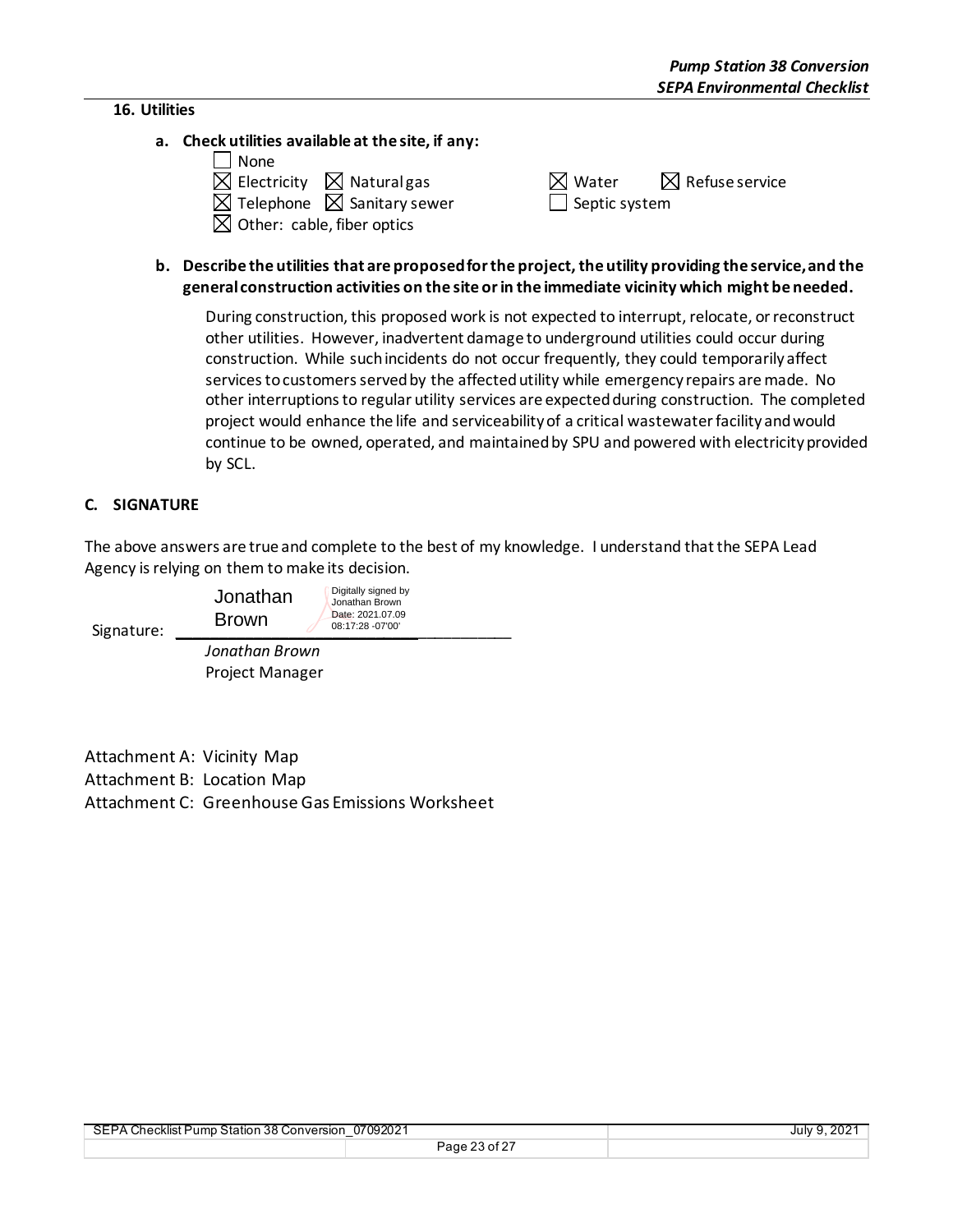#### **Attachment A: Vicinity Map**



| <b>SEPA</b><br>A Checklist Pump Station 38 Conversion | 07092021              | $202^{\circ}$<br>July 9 |
|-------------------------------------------------------|-----------------------|-------------------------|
|                                                       | . of 27<br>9Δ<br>ane' |                         |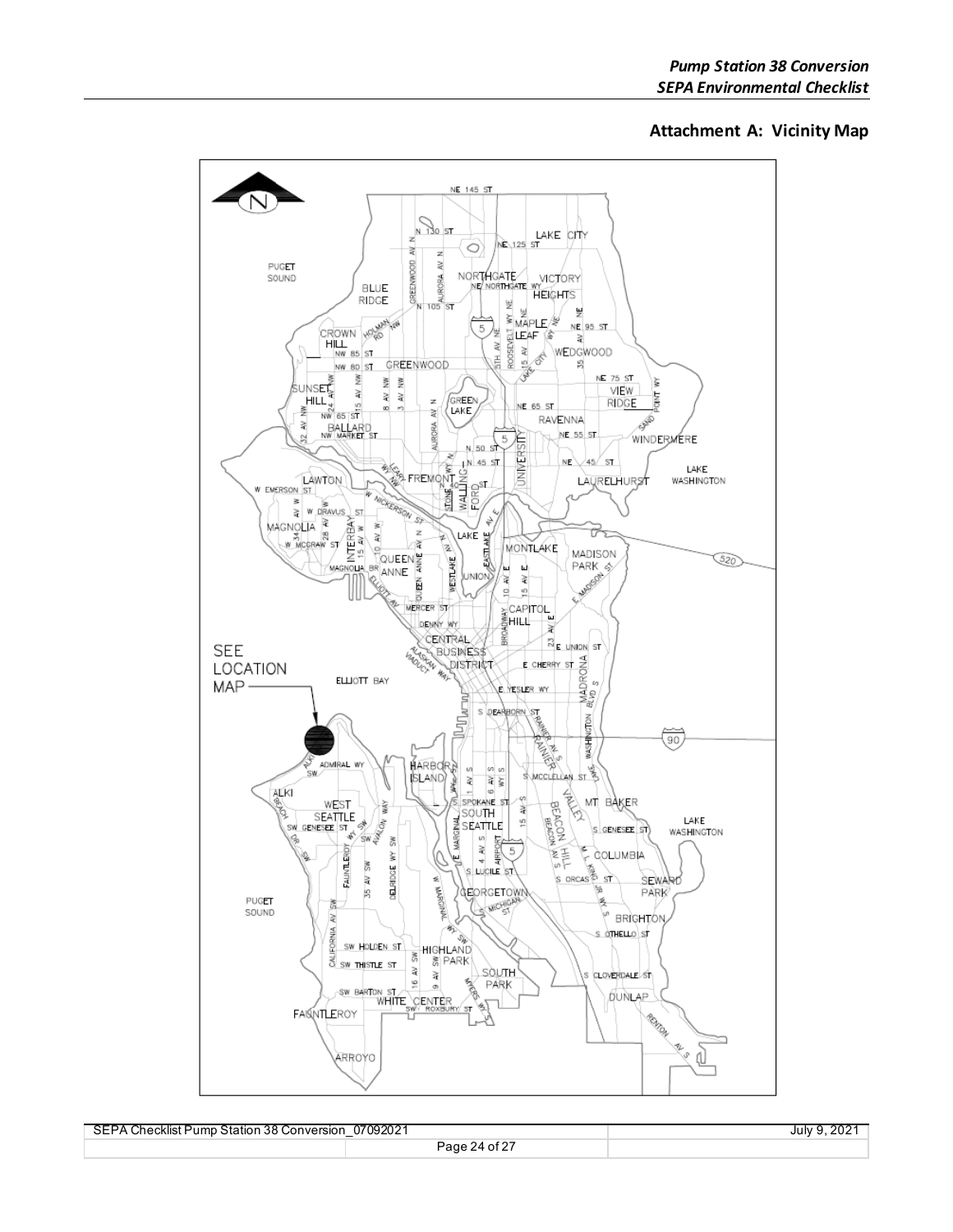# **Attachment B: Location Map**



| SEPA Checklist Pump Station 38 Conversion | 07092021<br>$\overline{\phantom{0}}$ | July 9 |
|-------------------------------------------|--------------------------------------|--------|
|                                           | Page 25 of 27                        |        |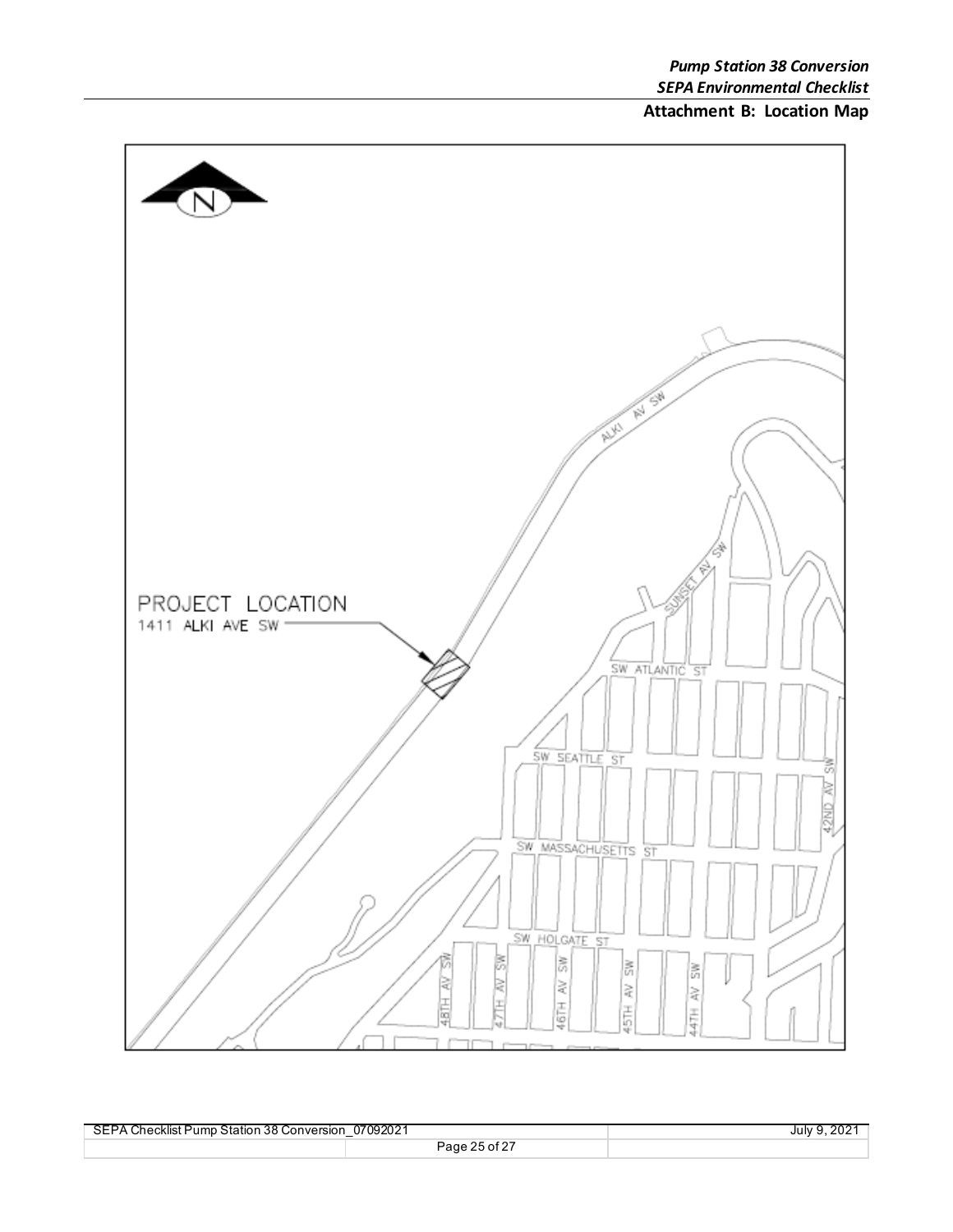| <b>Attachment C: Greenhouse Gas Emissions Worksheet</b> |
|---------------------------------------------------------|
|---------------------------------------------------------|

| 54.8Section I: Buildings                                 |          |                                                 |                                                                                |        |                                  |                                                       |
|----------------------------------------------------------|----------|-------------------------------------------------|--------------------------------------------------------------------------------|--------|----------------------------------|-------------------------------------------------------|
|                                                          |          |                                                 | <b>Emissions Per Unit or Per Thousand Square</b><br>Feet (MTCO <sub>2</sub> e) |        |                                  |                                                       |
| Type (Residential) or Principal Activity<br>(Commercial) | # Units  | Square Feet (in<br>thousands of<br>square feet) | Embodied                                                                       | Energy | Transportation                   | Lifespan<br><b>Emissions</b><br>(MTCO <sub>2</sub> e) |
| Single-Family Home                                       | 0        |                                                 | 98                                                                             | 672    | 792                              | $\mathbf{0}$                                          |
| Multi-Family Unit in Large Building                      | 0        |                                                 | 33                                                                             | 357    | 766                              | $\mathbf{0}$                                          |
| Multi-Family Unit in Small Building                      | 0        |                                                 | 54                                                                             | 681    | 766                              | $\mathbf 0$                                           |
| Mobile Home                                              | $\Omega$ |                                                 | 41                                                                             | 475    | 709                              | $\mathbf{0}$                                          |
| Education                                                |          | 0.0                                             | 39                                                                             | 646    | 361                              | $\mathbf 0$                                           |
| <b>Food Sales</b>                                        |          | 0.0                                             | 39                                                                             | 1,541  | 282                              | $\mathbf 0$                                           |
| <b>Food Service</b>                                      |          | 0.0                                             | 39                                                                             | 1,994  | 561                              | $\mathbf{0}$                                          |
| <b>Health Care Inpatient</b>                             |          | 0.0                                             | 39                                                                             | 1,938  | 582                              | $\mathbf{0}$                                          |
| Health Care Outpatient                                   |          | 0.0                                             | 39                                                                             | 737    | 571                              | $\mathbf{0}$                                          |
| Lodging                                                  |          | 0.0                                             | 39                                                                             | 777    | 117                              | $\mathbf{0}$                                          |
| Retail (Other than Mall)                                 |          | 0.0                                             | 39                                                                             | 577    | 247                              | $\mathbf{0}$                                          |
| Office                                                   |          | 0.0                                             | 39                                                                             | 723    | 588                              | $\mathbf{0}$                                          |
| Public Assembly                                          |          | 0.0                                             | 39                                                                             | 733    | 150                              | $\mathbf 0$                                           |
| <b>Public Order and Safety</b>                           |          | 0.0                                             | 39                                                                             | 899    | 374                              | $\mathbf{0}$                                          |
| Religious Worship                                        |          | 0.0                                             | 39                                                                             | 339    | 129                              | $\mathbf 0$                                           |
| Service                                                  |          | 0.0                                             | 39                                                                             | 599    | 266                              | $\mathbf 0$                                           |
| Warehouse and Storage                                    |          | 0.0                                             | 39                                                                             | 352    | 181                              | $\mathbf 0$                                           |
| Other                                                    |          | 0.0                                             | 39                                                                             | 1,278  | 257                              | $\mathbf 0$                                           |
| Vacant                                                   |          | 0.0                                             | 39                                                                             | 162    | 47                               | 0                                                     |
|                                                          |          |                                                 |                                                                                |        | <b>TOTAL Section I Buildings</b> | $\mathbf{0}$                                          |

| <b>Section II: Pavement</b>                                                           |  |                         |  |  |  |                                           |
|---------------------------------------------------------------------------------------|--|-------------------------|--|--|--|-------------------------------------------|
|                                                                                       |  |                         |  |  |  | <b>Emissions</b><br>(MTCO <sub>2</sub> e) |
| Pavement (sidewalk, asphalt patch)                                                    |  |                         |  |  |  |                                           |
| Asphalt or Concrete Pad (50 MTCO2e/1,000<br>sq ft of pavement at a depth of 6 inches) |  | $(2,500 \text{ sq ft})$ |  |  |  | 125                                       |
| <b>TOTAL Continue Il Dougnant</b>                                                     |  |                         |  |  |  |                                           |

**TOTAL Section II Pavement**

| <b>Section III: Construction</b>      |                                          |  |  |
|---------------------------------------|------------------------------------------|--|--|
| (See detailed calculations below)     | <b>Emissions</b><br>(MTCO <sub>2</sub> e |  |  |
| <b>TOTAL Section III Construction</b> | 396.9                                    |  |  |

| <b>Section IV: Operations and Maintenance</b>      |                                           |
|----------------------------------------------------|-------------------------------------------|
| (See detailed calculations below)                  | <b>Emissions</b><br>(MTCO <sub>2</sub> e) |
| <b>TOTAL Section IV Operations and Maintenance</b> |                                           |
|                                                    |                                           |

# **TOTAL GREENHOUSE GAS (GHG) EMISSIONS FOR PROJECT (MTCO<sub>2</sub>e) | 521.9**